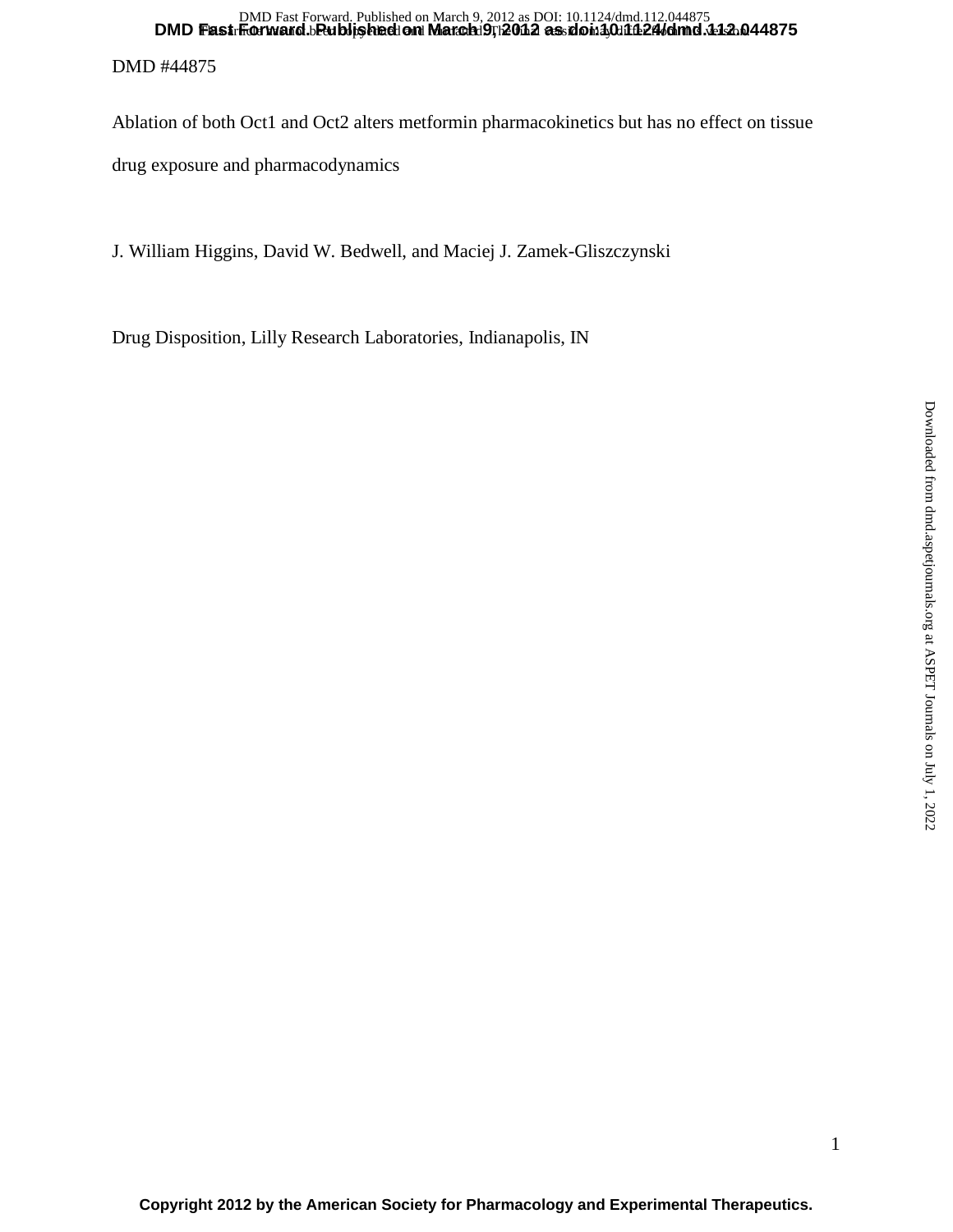This article has not been copyedited and formatted. The final version may differ from this version. DMD Fast Forward. Published on March 9, 2012 as DOI: 10.1124/dmd.112.044875

### DMD #44875

Running title: Metformin PK/PD following ablation of both Oct1 and Oct2 (57/60)

Corresponding Author:

Maciej J. Zamek-Gliszczynski, Ph.D.

Lilly Corporate Center

Indianapolis, IN 46285, USA

Tel: 317-277-5664

Fax: 317-655-2863

E-mail: m\_zamek-gliszczynski@lilly.com

Abstract: 242

Introduction: 750

Discussion: 1,367

References: 32

Number of Text Pages: 32

Number of Tables: 2

Number of Figures: 7

Abbreviations:

OCT, organic cation transporter; TEA, tetraethylammonium; GFR, glomerular filtration rate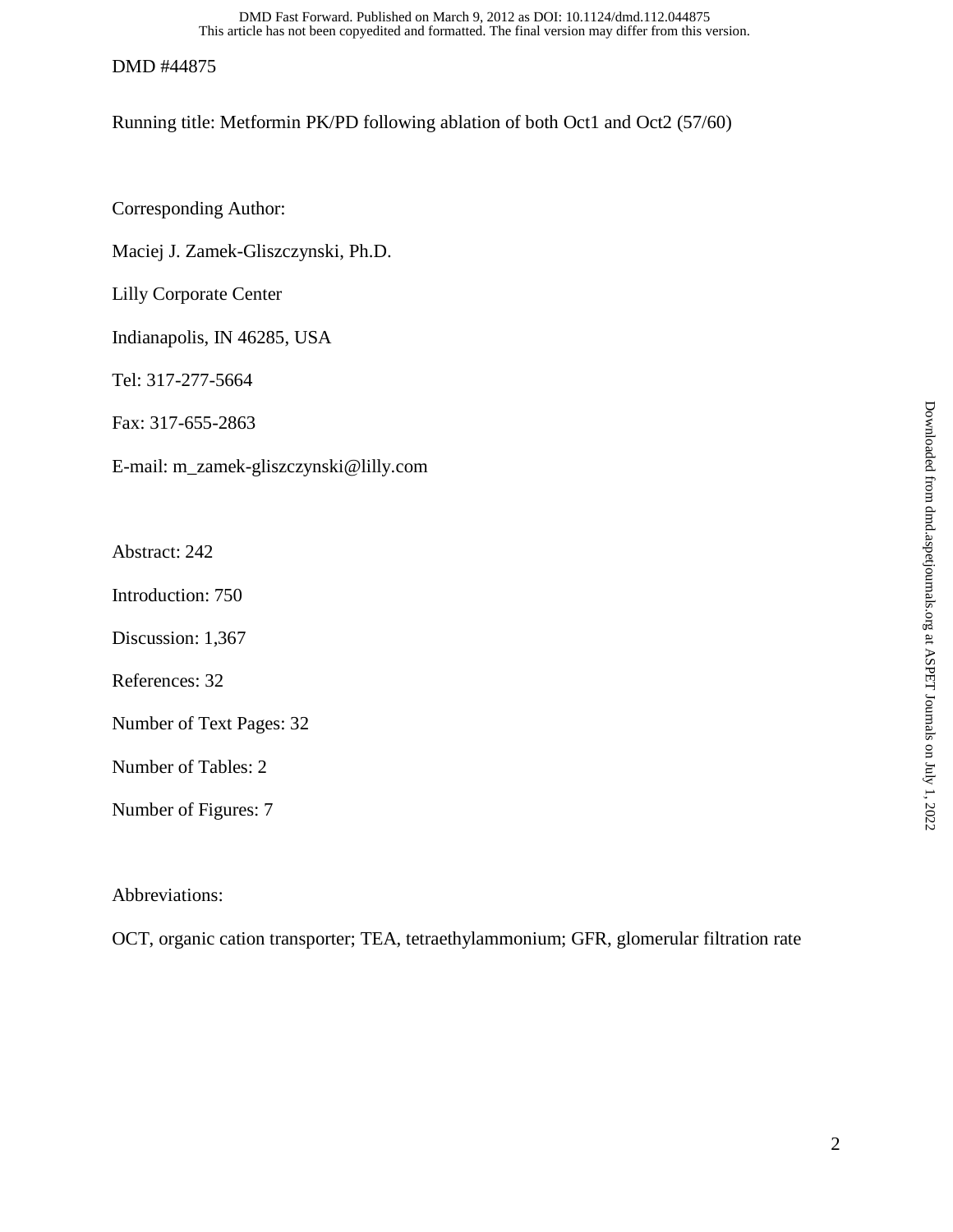### **Abstract**

OCT1 and OCT2 mediate hepatic uptake and secretory renal clearance of metformin, respectively. PK/PD implications of simultaneous impairment of both transporters, such as by systemic pan-OCT inhibition, have not been studied directly. At present metformin PK/PD, distribution, and excretion were studied in Oct1/Oct2-knockout mice. Metformin clearance was reduced 4.5 fold from renal blood flow to glomerular filtration rate (GFR), and volume of distribution was reduced 3.5 fold in Oct1/Oct2-knockout mice. Oral bioavailability was not affected (F =  $64 \pm 4$  vs.  $59 \pm 11$ ; knockout vs. wild type). Liver- and kidney-to-plasma concentration ratios were decreased in Oct1/Oct2-knockout mice 4.2 and 2.5 fold, respectively. Surprisingly, 2.9-fold increase in oral metformin exposure and reduced tissue partitioning yielded little-to-no net change in tissue drug concentrations. Absolute kidney exposure was unchanged (knockout:wild type =  $1.1 \pm 0.2$ ), and liver exposure was only modestly decreased (knockout:wild type =  $0.6 \pm 0.1$ ). Oral glucose AUC lowering by metformin was not impaired in Oct1/Oct2-knockout mice at the five dose levels tested  $[ED_{50} = 151$  vs. 110 mg/kg; glucose lowering at highest dose =  $42 \pm 1$  vs.  $39 \pm 4$ %; knockout vs. wild type); however, higher systemic metformin exposures were necessary in knockout mice to elicit the same effect  $(EAUC_{50} = 70 \text{ vs. } 26 \mu\text{g}^*$ hr/mL). Despite major changes in metformin clearance and volume of distribution in Oct1/Oct2-knockout mice, tissue drug exposure and pharmacodynamics were not affected. These findings challenge the presumption that systemic OCT inhibition will affect metformin pharmacology.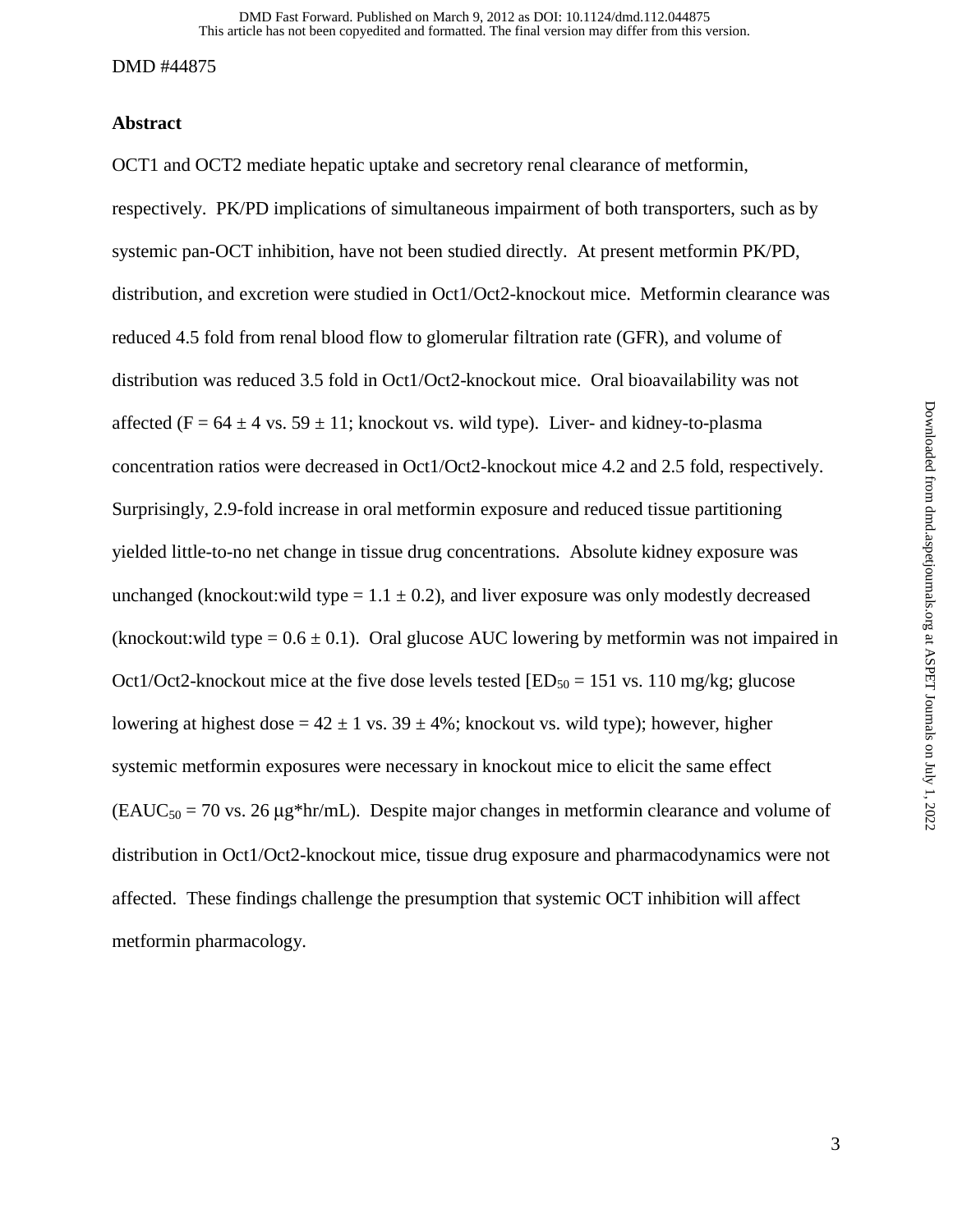# **Introduction**

Organic cation transporters (OCTs) mediate the electrogenic uptake of hydrophilic type I organic cations (Grundemann et al., 1994; Sweet and Pritchard, 1999). Three OCT isoforms have been identified, and the clinical importance of OCT1 and OCT2 in pharmacokinetics and/or drug interactions has been documented (Somogyi et al., 1987; Shu et al., 2007; 2008; Chen et al., 2009). OCT1 is present on the sinusoidal (basolateral) membrane of hepatocytes and is responsible for hepatic uptake of substrates (Jonker et al., 2001; Nishimura and Naito, 2005). Human OCT2 is expressed primarily on the basolateral membrane of renal tubules; in rodents in addition to Oct2, Oct1 is co-expressed in the kidney (Grundemann et al., 1994; Jonker et al., 2003). Considerable substrate and inhibitor overlap exists between OCT1 and OCT2. For example, prototypic substrates metformin and 1-methyl-4-phenylpyridinium, commonly known as MPP+, are transported by both OCT1 and OCT2 (Konig et al., 2011); cimetidine, amantadine, quinidine, and procainamide are equipotent inhibitors of both OCT isoforms (Minematsu et al., 2010).

Murine knockout models have been developed to interrogate the PK/PD relevance of OCT transport (DeGorter and Kim, 2011). Studies with Oct1-knockout mice demonstrated the importance of this isoform in hepatic distribution of several prototypic substrates, including tetraethylammonium (TEA), meta-iodobenzylguanide, 1-methyl-4-phenylpyridinium, and metformin (Jonker et al., 2001; Wang et al., 2002). However, no apparent impairment in the renal clearance of these compounds was observed in Oct1-knockout mice, presumably due to compensation by Oct2 (Jonker et al., 2001; Wang et al., 2002). Pronounced pharmacokinetic consequences of genetic ablation of Oct2 in mice were not observed (Jonker et al., 2003). As expected, hepatic distribution of TEA was not affected in Oct2-knockout mice, but surprisingly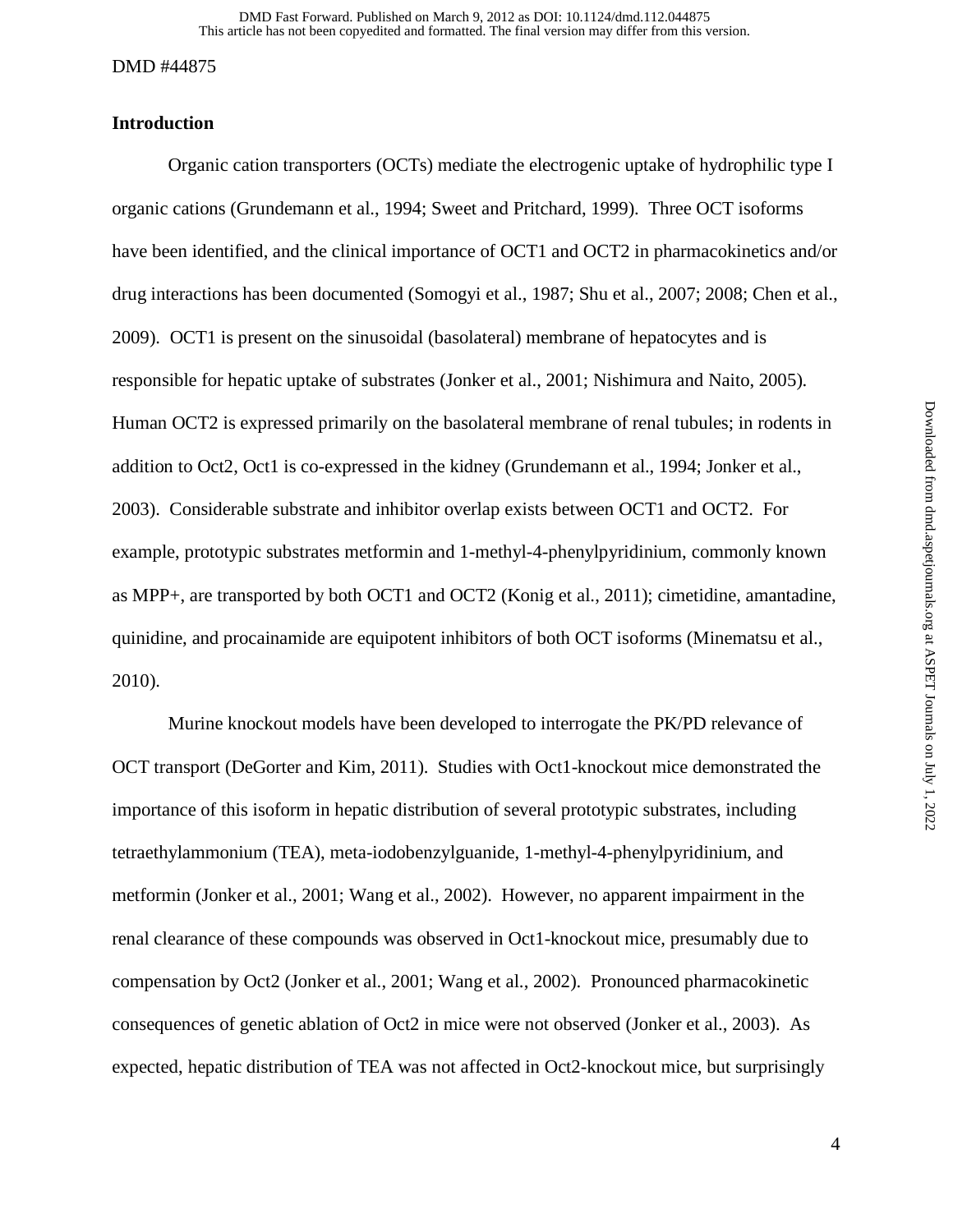neither was renal clearance, because apical urinary secretion via multidrug and toxin extrusion protein appears to determine the overall rate of TEA tubular secretion even when only Oct1 uptake is maintained (Schali et al., 1983; Jonker et al., 2003; Tanihara et al., 2007). Thus to better understand the importance of Octs, the Oct1/Oct2 double-knockout mouse was developed (Jonker et al., 2003). Systemic exposure to TEA was increased significantly in Oct1/2-knockout mice and clearance was decreased from renal blood flow in wild-type mice to unbound GFR in the double-knockouts, consistent with elimination of the secretory component of renal clearance (Jonker et al., 2003).

Metformin is a commonly-used antidiabetic drug, whose pharmacokinetics are influenced by OCT transport (Shu et al., 2007; 2008; Chen et al., 2009). Initial studies in Oct1-knockout mice indicated that metformin hepatic exposure may be reduced as much as 30 fold (Wang et al., 2002), although subsequent reports estimated a less pronounced decrease of 2.5-8 fold in liver partitioning (Wang et al., 2003; Shu et al., 2007). Since hepatic distribution of metformin is necessary for its inhibition of gluconeogenesis, Oct1-knockout mice exhibited markedly attenuated metformin pharmacodynamics, including metformin-insensitive hepatocyte gluconeogenesis, abolished fasting glucose lowering effects, and reduced lactic acidosis (Wang et al., 2003; Shu et al., 2007). Systemic pharmacokinetics and renal clearance of metformin were not altered in Oct1-knockout mice (Wang et al., 2002; 2003; Shu et al., 2007), although significantly higher initial concentration following IV bolus administration suggested a decreased volume of distribution (Wang et al., 2002). Clinically, the oral volume of distribution of metformin was reduced 2.2 fold in subjects with functional OCT1 variants (Shu et al., 2007; 2008). Although metformin PK and/or PD studies in Oct2-knockout models are lacking, because humans do not express OCT1 along with OCT2 in the kidney, secretory renal clearance of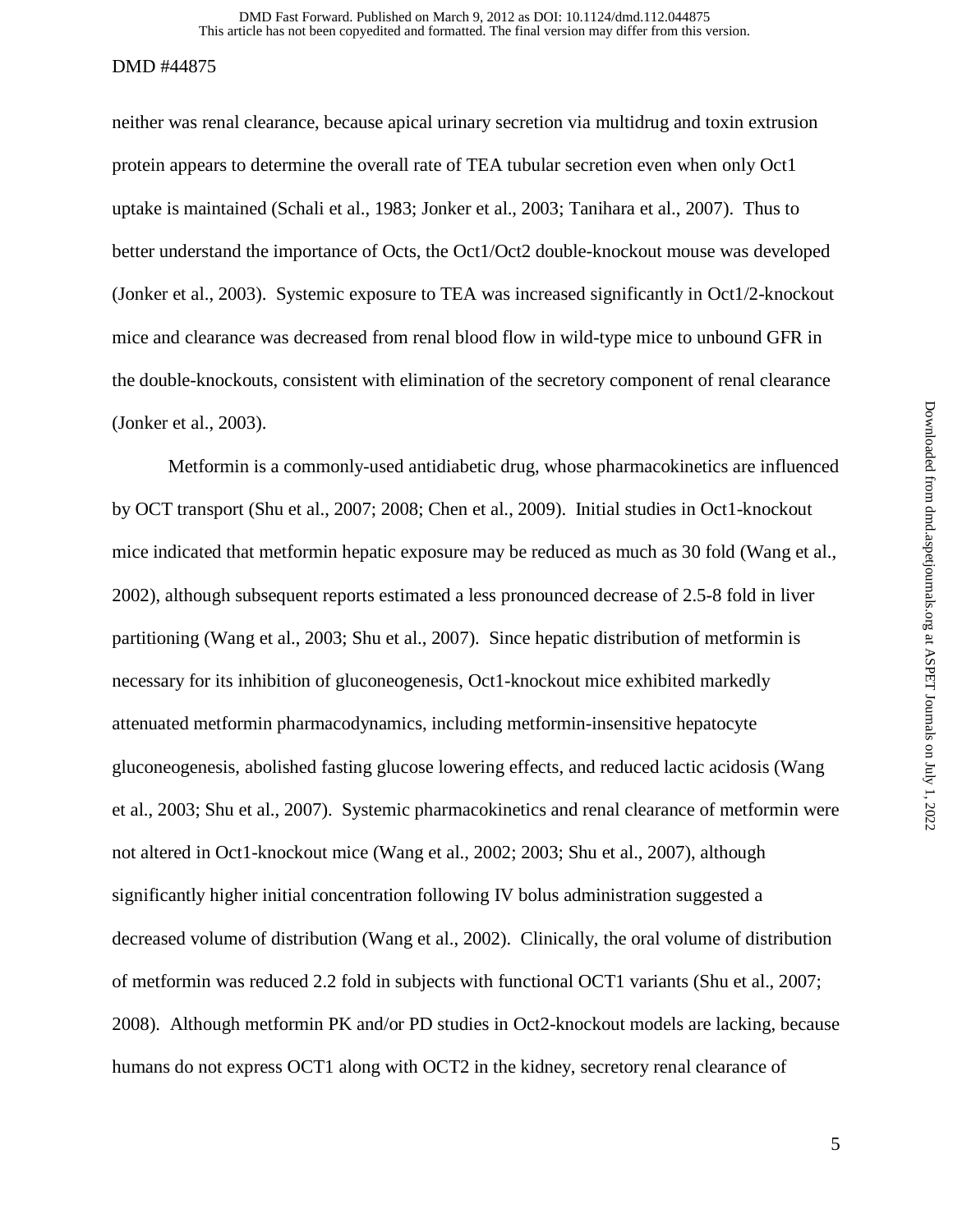metformin can be reduced up to 2.6 fold in people with functional OCT2 variants (Song et al., 2008; Chen et al., 2009).

 Previous literature reports established the isolated importance of OCT1 in metformin hepatic distribution/pharmacodynamics and OCT2 in its secretory renal clearance. However, the effect of combined OCT1 and OCT2 impairment on metformin PK/PD and tissue distribution has not been studied systematically, even though non-specific OCT inhibitors will impair both isoforms. For example cimetidine, an equipotent inhibitor of OCT1 and OCT2 (Minematsu et al., 2010), increased metformin exposure 50% due to inhibition of secretory renal clearance (Somogyi et al., 1987; Wang et al., 2008), but lactic acidosis was not attenuated overall, and was actually significantly enhanced at one of four time points (Somogyi et al., 1987). These findings are surprising because clinically-notable inhibition of metformin renal clearance by cimetidine would also be expected to reduce hepatic distribution, and in turn, impair pharmacodynamics. In order to understand PK/PD alterations during combined impairment of both OCT1 and OCT2, metformin pharmacokinetics/dynamics were for the first time studied in Oct1/Oct2 doubleknockout mice.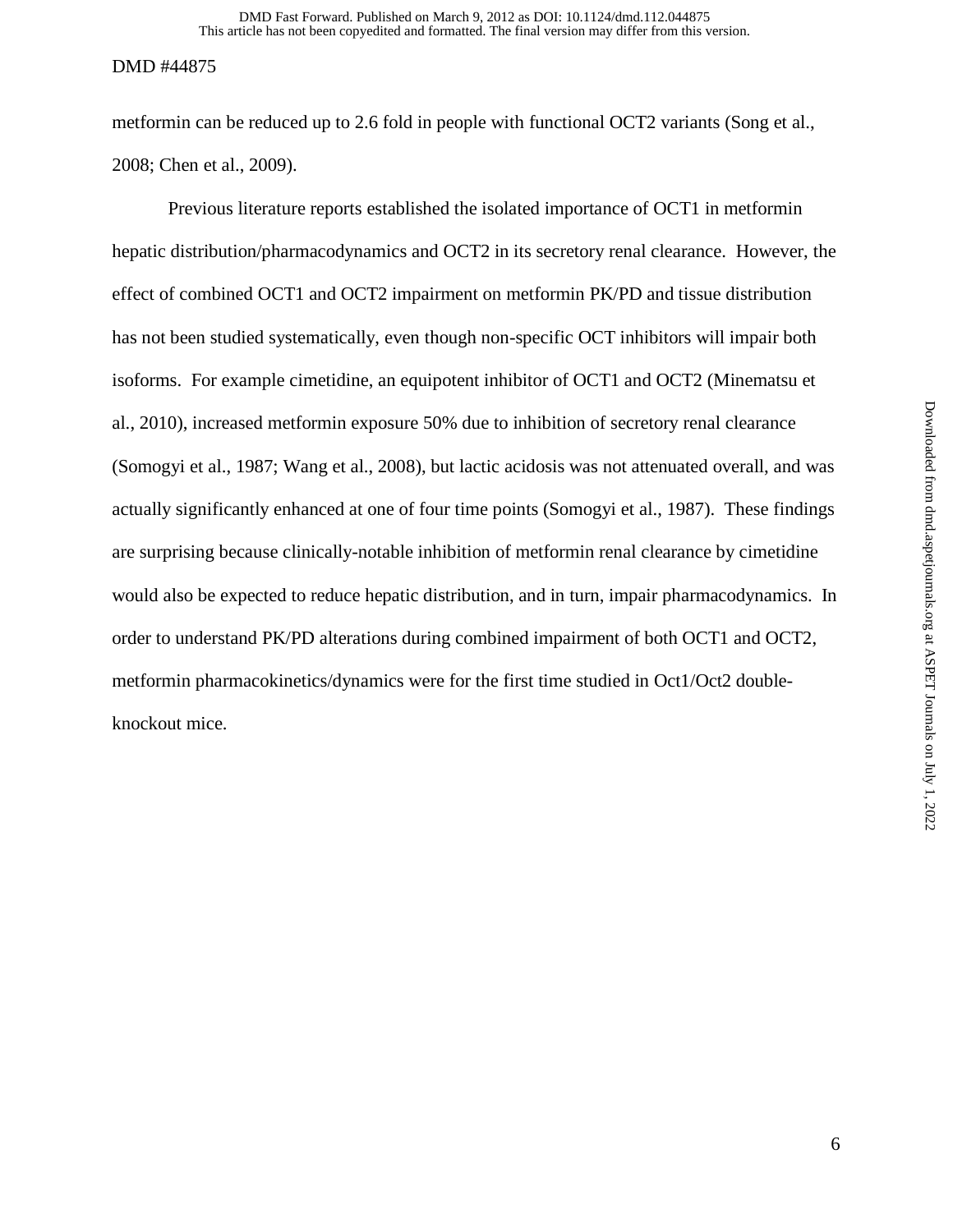# **Materials and Methods**

**Chemicals:** Tetraethylammonium (TEA) and dextrose were purchased from Sigma-Aldrich (St. Louis, MO). Metformin-HCl and  $D_6$ -metformin-HCl were purchased from Toronto Research Chemicals (North York, Ontario).  $\int_{0}^{14}$ C]inulin was obtained from PerkinElmer (Waltham, MA). All other chemicals were of reagent grade and were readily available from commercial sources.

**Animals:** Age-matched Oct1/Oct2 double-knockout and wild-type FVB male mice were purchased from Taconic (Hudson, NY). Mice were delivered to Covance (Greenfield, IN), where they were acclimated for at least 72 hours prior to initiation of PK studies or 2 weeks prior to PK/PD studies in order to ensure the same normal diet. In all cases, mice were between 6-8 weeks of age at time of study. All animal procedures were approved by the Institutional Animal Care and Use Committee at Covance.

 **IV Pharmacokinetics and Excretion:** TEA was dissolved in phosphate-buffered saline  $(pH = 7.4)$  and was administered to mice as a tail vein injection (10 mg/kg; 10 mL/kg). Blood samples were collected at the following times: 3, 6, 10, 15, 20, 30, 40, 50, and 60 minutes post dose administration. Metformin was dissolved in phosphate-buffered saline ( $pH = 7.4$ ) and was administered to mice as a tail vein injection (5 mg/kg; 10 mL/kg). Blood samples were collected at the following times: 3, 6, 10, 20, 30, 45, 60, 90, and 120 minutes post dose administration. In all IV pharmacokinetic studies, three time points were collected per mouse, the first two were retro-orbital bleeds and the third blood draw was performed by cardiac puncture. As such, the plasma concentration-time data are a composite of three groups of four mice ( $n = 4$ ) mice/group/time point).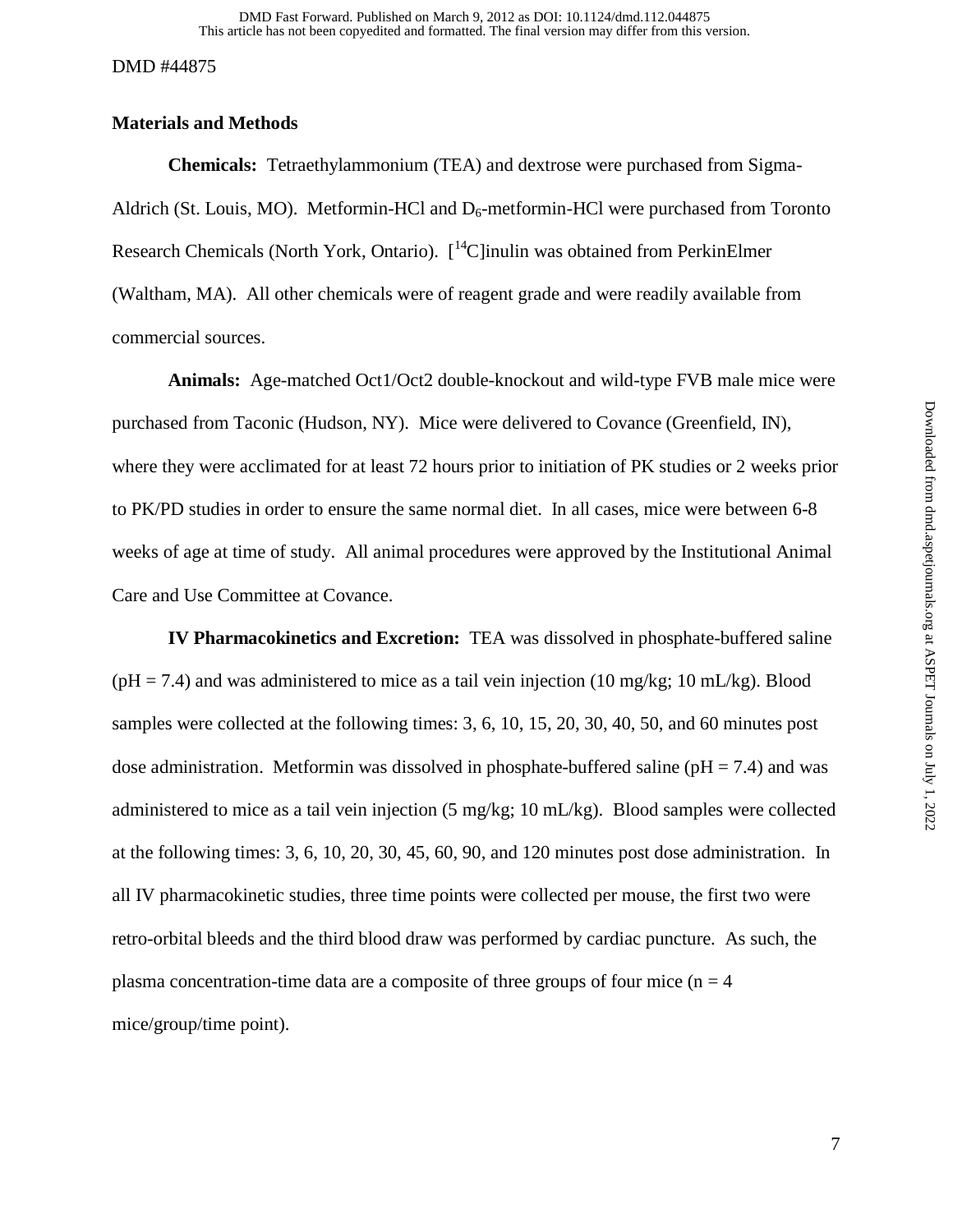This article has not been copyedited and formatted. The final version may differ from this version. DMD Fast Forward. Published on March 9, 2012 as DOI: 10.1124/dmd.112.044875

#### DMD #44875

In urinary excretion studies, mice received a bolus intravenous dose of TEA  $(10 \text{ mg/kg})$ or metformin (5 mg/kg) as described above. Following dose administration, mice were housed in metabolic cages ( $n = 4$  metabolic cages each containing 3 mice; 12 mice total per group). Urine was collected *in toto* from 0-2 hours post dose administration, when a bladder stick was conducted to remove residual urine from the bladder, and metabolic cages were washed with 50% methanol. Endogenous creatinine renal clearance, as well as  $\int^{14}C$  inulin renal clearance following a 100 μCi intravenous bolus dose, were determined by measuring total urinary output over a 24-hour period along with the corresponding systemic exposure (serum creatinine or plasma radioactivity) over the urine collection interval. Urine and serum creatinine was quantified using the Cobas 6000 system (Roche Diagnostics, Indianapolis, IN);  $\int_1^{14}$ C linulin levels were measured by scintillation counting.

**Metformin PK/PD and Tissue Distribution:** Metformin oral PK/PD and tissue distribution studies were conducted on three separate days with one-week recovery period in between. The study design outlined below was repeated for each metformin oral dose level (10, 30, 60, 100, 300 mg/kg). Each metformin dose level consisted of a total of 12 Oct1/2-knockout and 12 wild-type mice. In order to ensure the same normal diet between Oct1/2-knockout and wild-type mice, animals were ordered between 4-6 weeks of age and were acclimated for 2 weeks prior to the beginning of these studies. On each study day, mice were fasted for 16 hours prior to study initiation, and throughout the duration of the 2.5-hour study.

On study Day 1, control glucose and insulin AUC were determined following on oral glucose tolerance test in the absence of metformin. At -30 minutes, mice received metformin vehicle by oral gavage (1% hydroxyethyl cellulose/0.25% polysorabte-80/0.05% antifoam in water; 10 mL/kg). At 0 minutes, the oral glucose tolerance test was initiated by oral gavage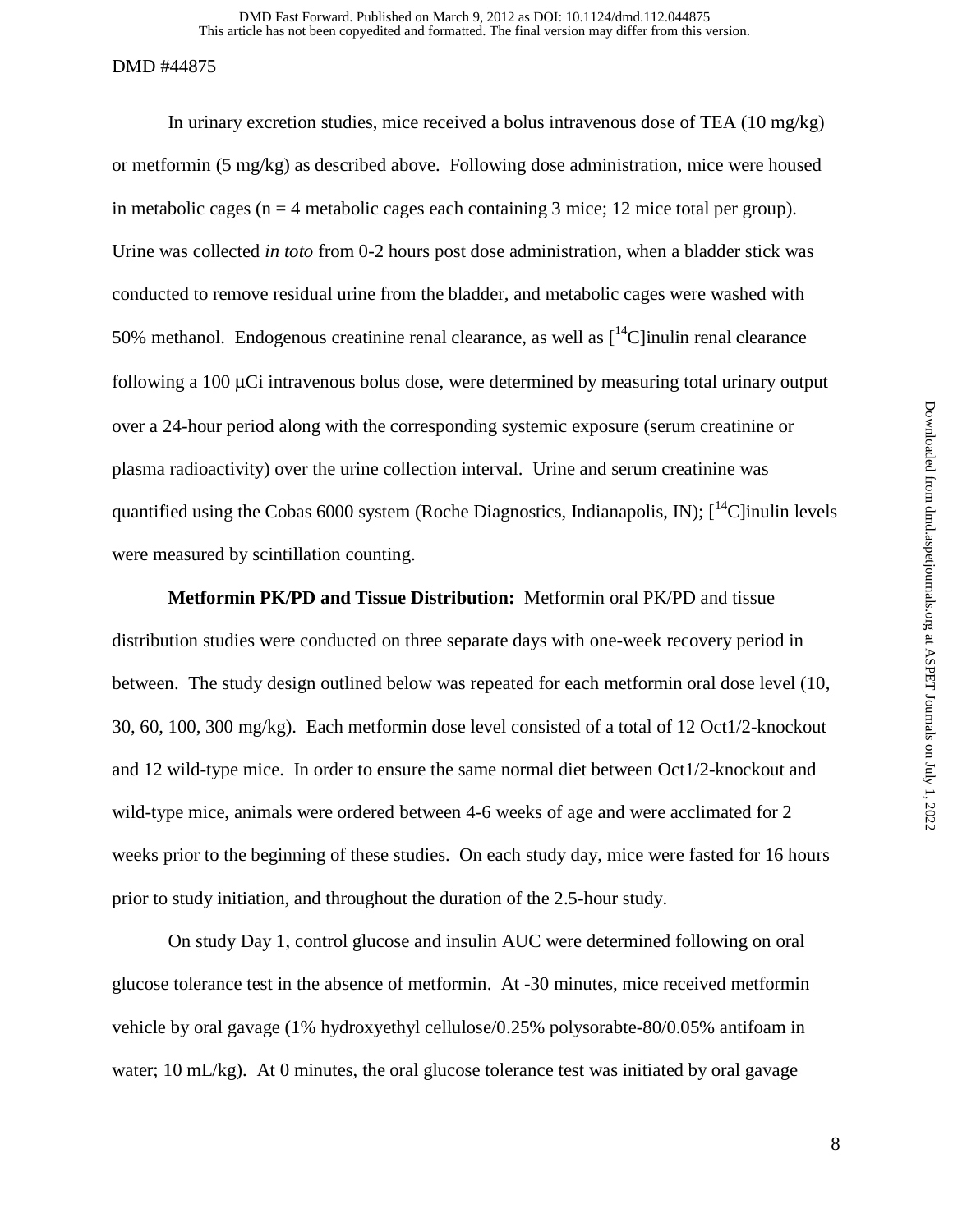(25% dextrose in water; 2.5 g/kg; 10 ml/kg). Blood glucose and plasma insulin levels were measured at 0, 30, 60, 90, and 120 minutes post glucose tolerance test. Blood glucose concentrations were measured with a strip glucometer. Plasma insulin levels were measured using the mouse/rat insulin immunoassay kit (Meso Scale Diagnostics; Gaithersburg, MD).

On study Day 8, glucose and insulin AUC were determined following on oral glucose tolerance test with metformin pre-treatment. The study design was identical to Day 1, except at - 30 minutes, mice received metformin by oral gavage (10, 30, 60, 100, or 300 mg/kg; 10 mL/kg).

On study Day 15, metformin pharmacokinetics, as well as liver and kidney exposures were determined following administration of metformin by oral gavage (10, 30, 60, 100, or 300 mg/kg; 10 mL/kg). Glucose tolerance test was not administered on study Day 15. Blood samples were collected at the following time points: 5, 10, 20, 30, 45, 60, 90, 120, and 150 minutes post metformin administration. In all pharmacokinetic studies, three time points were collected per mouse, the first two were retro-orbital bleeds and the third blood draw was performed by cardiac puncture. As such, the plasma concentration-time profiles are a composite of three groups of four mice ( $n = 4$  mice/group/time point). At the time of terminal blood collection (90, 120, and 150 min), liver and kidneys were excised for analysis of tissue metformin levels. Likewise, the tissue concentration-time profiles are a composite of three groups of four mice  $(n = 4$  mice/group/time point).

**Bioanalysis:** TEA and metformin in plasma, urine, cage wash, liver and kidney tissue homogenate was analyzed by LC-MS/MS. All samples were mixed with an organic internal standard solution to precipitate protein, centrifuged, and the resulting supernatants were directly analyzed. TEA and its internal standard, N,N-trimethyl-phenylalaninamide, were eluted from a C18 column [Aquasil 2.1x20 mm, 5 μm (Thermo Fisher Scientific, Inc.; Waltham, MA)] with a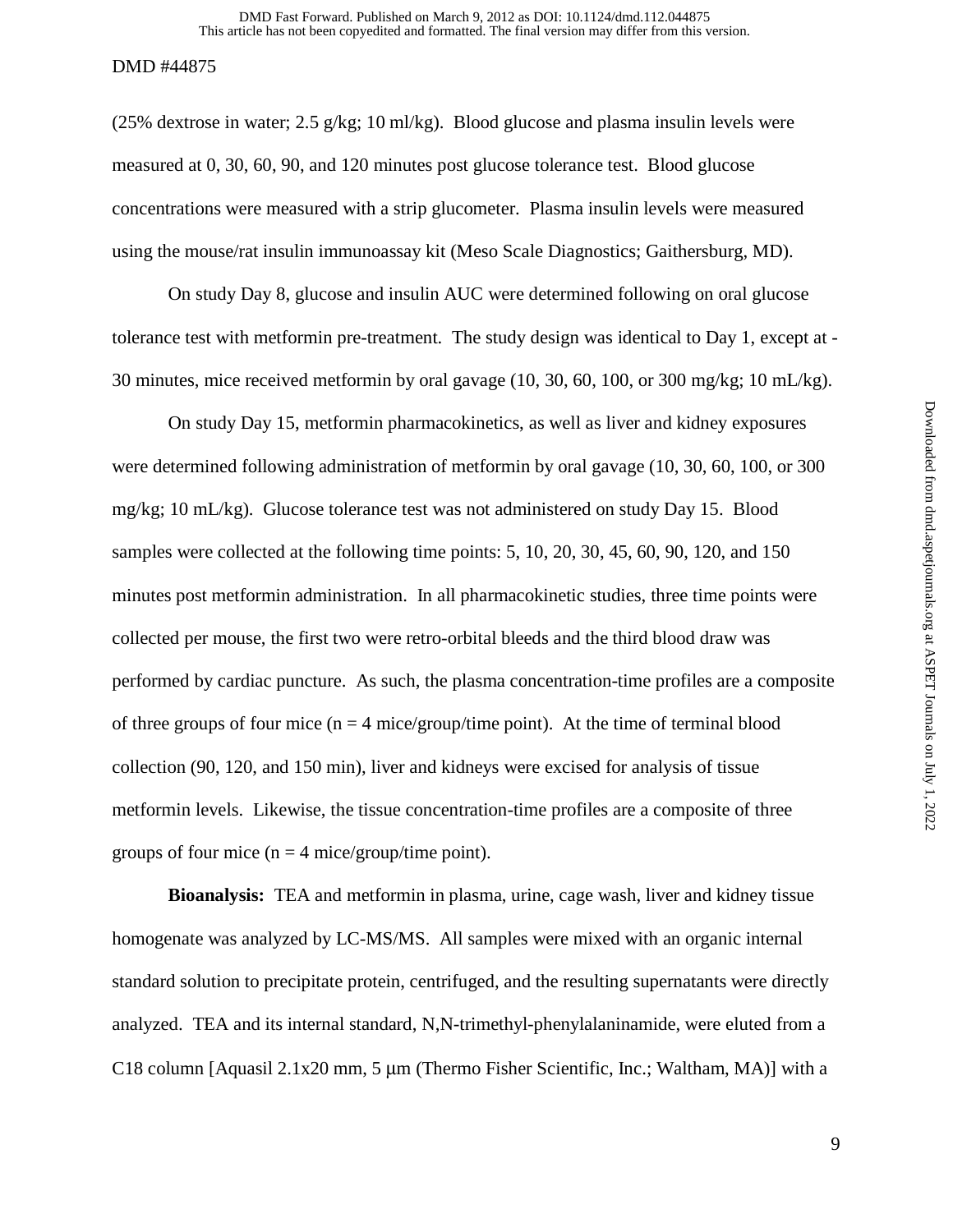mobile phase gradient. Metformin and its internal standard,  $D_6$ -metformin, were eluted from a C18 column [Betasil Si 2.1x50 mm, 5 μm (Thermo Fisher Scientific, Inc.; Waltham, MA)] with a mobile phase gradient optimized for each matrix. Analytes were detected in positive ion mode using multiple reaction monitoring [Sciex API 4000 triple quadrupole mass spectrometer equipped with a TurboIonSpray interface (Applied Biosystems/MDS; Foster City, CA)]: TEA  $130.1 \rightarrow 86.1$  m/z and N,N-trimethyl-phenylalaninamide  $207.1 \rightarrow 148.1$  m/z; metformin 130.1  $\rightarrow$  71.1 and D<sub>6</sub>-metformin 136.1  $\rightarrow$  77.1 m/z. The dynamic range of the assays was 1-5000 ng/mL for both TEA and metformin in all relevant matrices. Samples with analyte concentrations above the upper limit of quantification were diluted with matrix to within the assay range; concentrations below the lower limit of quantification were reported as such.

**Data Analysis:** Noncompartmental composite pharmacokinetic parameters were calculated using Watson v. 7.4 (Thermo Scientific; Waltham, MA). All renal clearances were calculated as the ratio of total amount excreted in urine and systemic exposure measured over the corresponding urine collection time interval. The simple Emax model was fitted to the pharmacodynamic data using WinNonlin v. 5.3 (Pharsight; Cary, NC). Since pharmacokinetic parameters were calculated from mean values in composite concentration-time datasets (see above), only mean parameter estimates are reported without variability estimates and significance testing. Otherwise all data are reported as mean  $\pm$  S.E.M., with the corresponding n noted. S.E.M. was selected as the variability descriptor, because many reported parameters represent the mean of means (ex. oral bioavailability).

Significance testing was carried out in SigmaPlot v. 11.0 (Systat Software Inc.; Chicago, IL). The Student's two-tailed t-test was used to assess statistical significance between two groups. In cases where variance was different between compared groups (F-test,  $p < 0.05$ ), the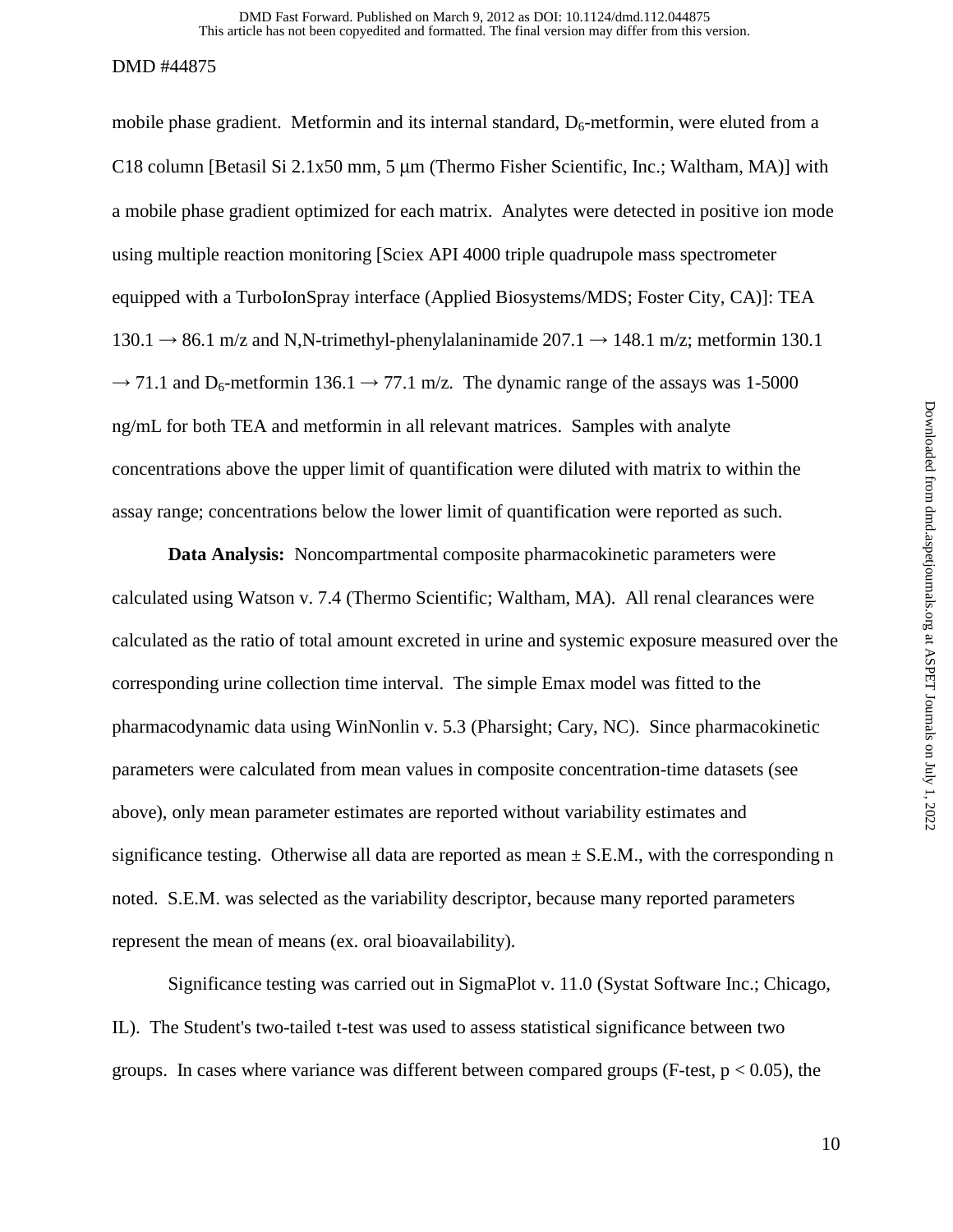This article has not been copyedited and formatted. The final version may differ from this version. DMD Fast Forward. Published on March 9, 2012 as DOI: 10.1124/dmd.112.044875

### DMD #44875

unequal-variance t-test was used. Significance of changes in composite tissue exposures, knockout relative to wild type, was assessed with a one-sample t-test. Significance of pharmacodynamic data, which were affected by two factors [mouse type (knockout or wild type) and drug treatment (metformin or vehicle)], was assessed with a 2-way analysis of variance with Tukey's post hoc test. In all cases, the minimal criterion for significance was  $p < 0.05$ .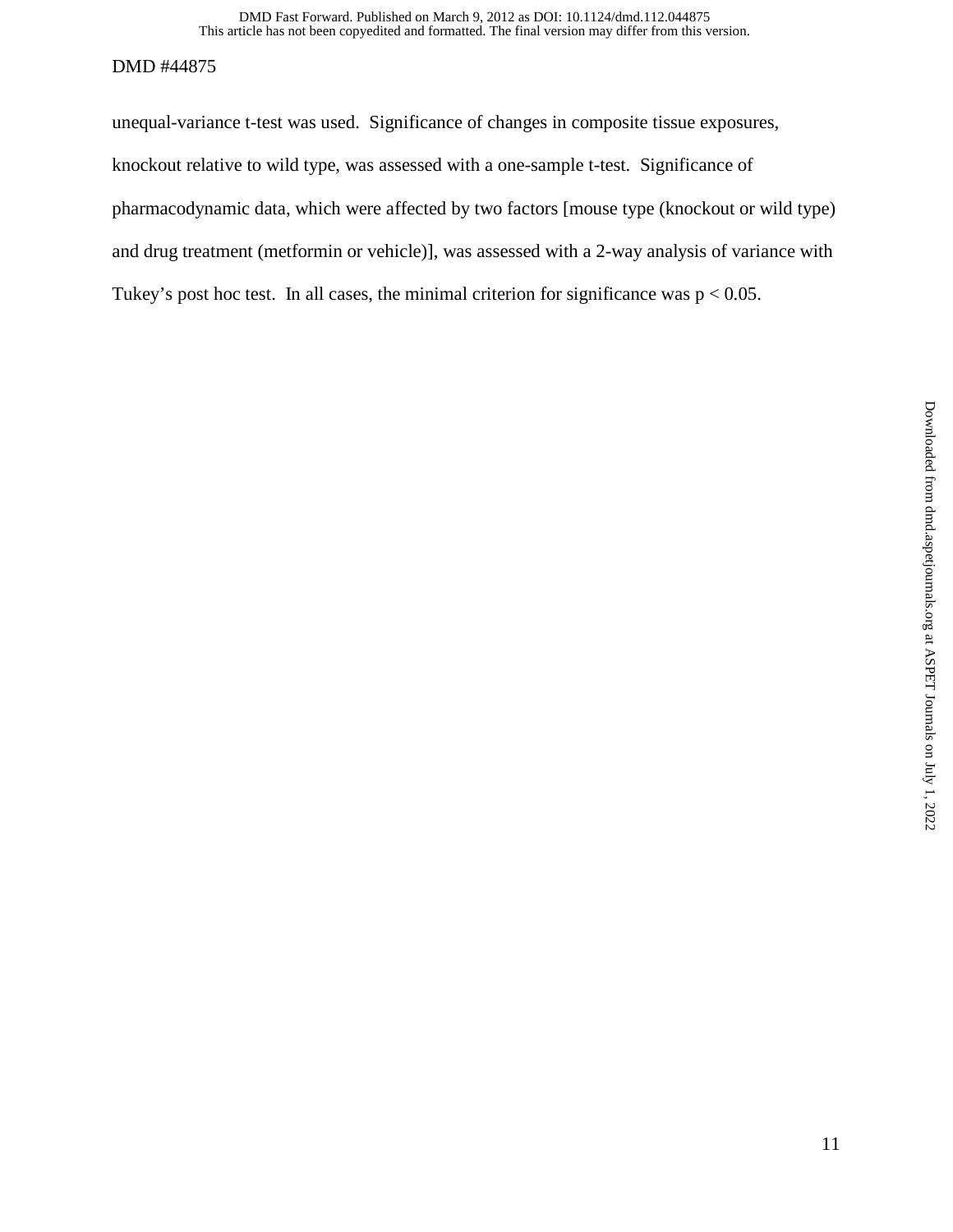# **Results**

 TEA concentration-time profiles in wild-type and Oct1/2-knockout mice following administration of a 10-mg/kg TEA IV bolus dose are presented in Figure 1; corresponding PK parameters are summarized in Table 1. Knockout mice exhibited significantly higher TEA systemic concentrations at all nine time points; overall systemic exposure was 3.8 fold higher. TEA systemic clearance in wild-type mice was rapid and comparable to renal blood flow, but was reduced 3.5 fold in Oct1/2-knockout mice to approximately unbound GFR (Davies and Morris, 1993; Jonker et al., 2003). Volume of distribution was 5 fold lower in Oct1/2-knockout mice. Due to both decreased clearance and volume, the terminal half-life was not markedly different in knockout mice but was nonetheless reduced 30% reflecting the greater magnitude of decrease in volume than clearance. TEA urinary excretion over 2 hours was only 16% lower in knockout mice; considering the 3.8 fold higher systemic exposure, renal clearance was reduced from 5 times GFR in wild-type mice to approximately GFR. With the functional absence of Oct1 and Oct2 in the commercially-obtained Oct1/2-knockout mice thus confirmed (Jonker et al., 2003), metformin studies were commenced.

 Metformin intravenous pharmacokinetics were studied in wild-type and Oct1/2-knockout mice following administration of a 5-mg/kg IV bolus dose (Figure 2A and Table 2). Knockout mice exhibited significantly higher metformin systemic concentrations at all nine time points; systemic exposure was on average 4.4 fold higher. Systemic clearance in wild-type mice was slightly higher than renal blood flow, but was reduced 4.5 fold in Oct1/2-knockout mice to approximately unbound GFR (Davies and Morris, 1993; Glucophage (metformin hydrochloride) prescribing information, 2009). Volume of distribution was 3.5 fold lower in knockout mice. Terminal half-life was comparable between wild-type and Oct1/2-knockout mice, which is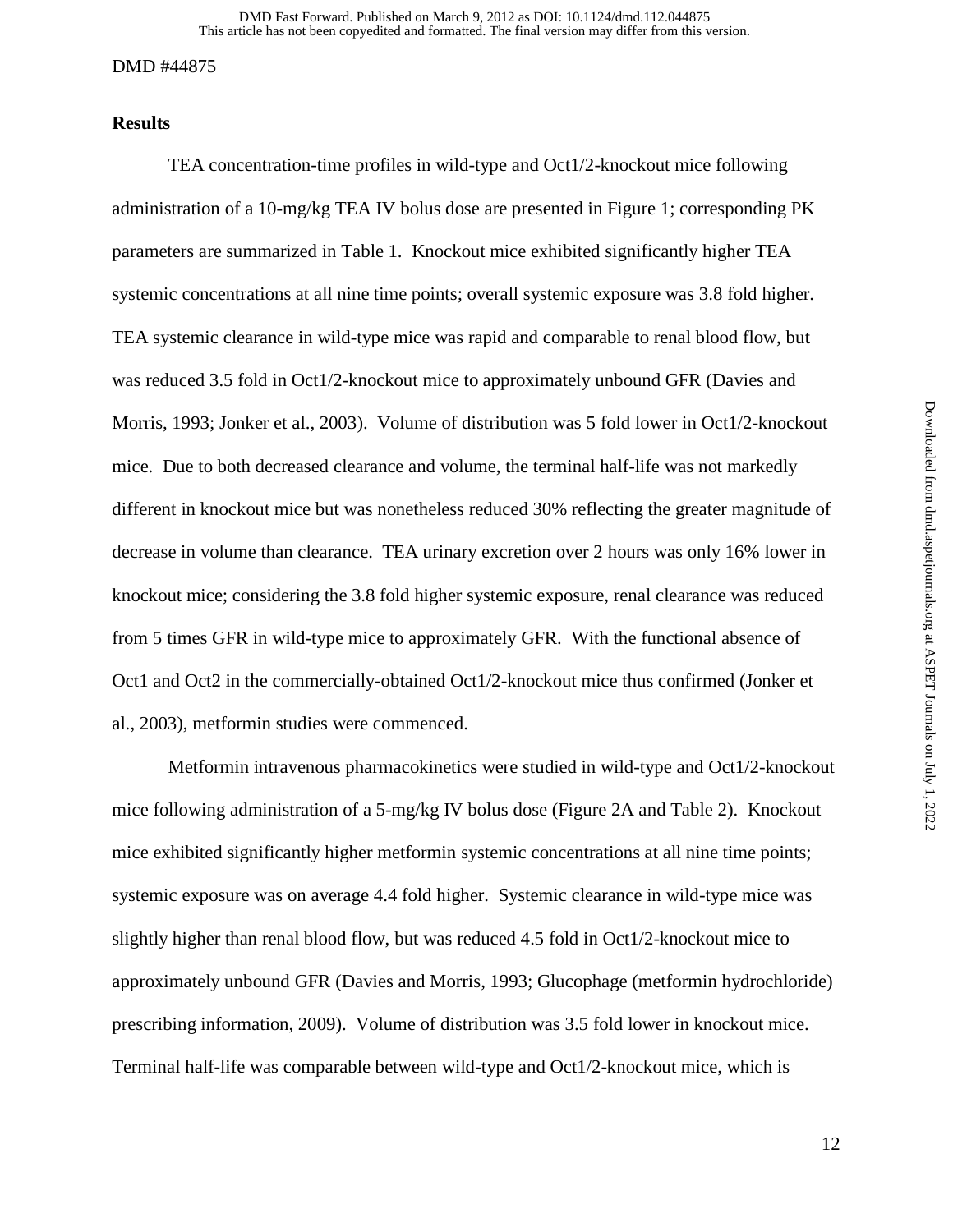consistent with a similar magnitude of decrease in both clearance and volume. Over 2 hours post intravenous dose administration, metformin urinary excretion was only 24% lower in Oct1/2 knockout mice; however, due to 4.5 fold higher systemic exposure, renal clearance was reduced from 4 times GFR in wild-type mice to approximately GFR.

Metformin oral pharmacokinetics were studied in wild-type and Oct1/2-knockout mice at five dose levels (Figure 2B-D and Table 2). Metformin concentration-time curve following administration of a 10-mg/kg oral dose (Figure 2B) was strikingly different in appearance from the intravenous profile (5 mg/kg IV, comparable exposure to 10 mg/kg PO; Figure 2A) and is characterized by apparent protracted absorption. Concentrations at 5- and 10-minutes post oral dose were not significantly increased, but all plasma concentrations at subsequent time points were higher in Oct1/2-knockout mice ( $p < 0.05$ ). Oral exposure increased in a dose-proportional manner between 10 and 300 mg/kg (Figure 2C) and was on average  $2.9 \pm 0.2$  fold higher in Oct1/2-knockout mice ( $p < 0.05$ ). Likewise, Cmax increased in a dose-proportional manner (Figure 2D) and was  $2.4 \pm 0.2$  fold higher in Oct1/2-knockout mice (p < 0.05). Oral bioavailability and Tmax values showed no apparent dose-dependence in the 10-300-mg/kg range tested and were comparable between wild-type and Oct1/2-knockout mice (Table 2).

 Metformin liver and kidney tissue-to-plasma concentration ratios were markedly decreased in Oct1/2-knockout mice (Figures 3-4). Significant differences were noted in the tissue-to-plasma concentration ratios with respect to time and dose level, and so these values are presented individually. Liver metformin partitioning was significantly reduced in Oct1/2 knockout mice in 13 out of 15 measurements; overall liver-to-plasma ratio was significantly decreased with a median 4.2-fold reduction (Figure 3). At all time points, a consistent trend of decreased liver metformin partitioning was noted in both wild-type and Oct1/2-knockout mice at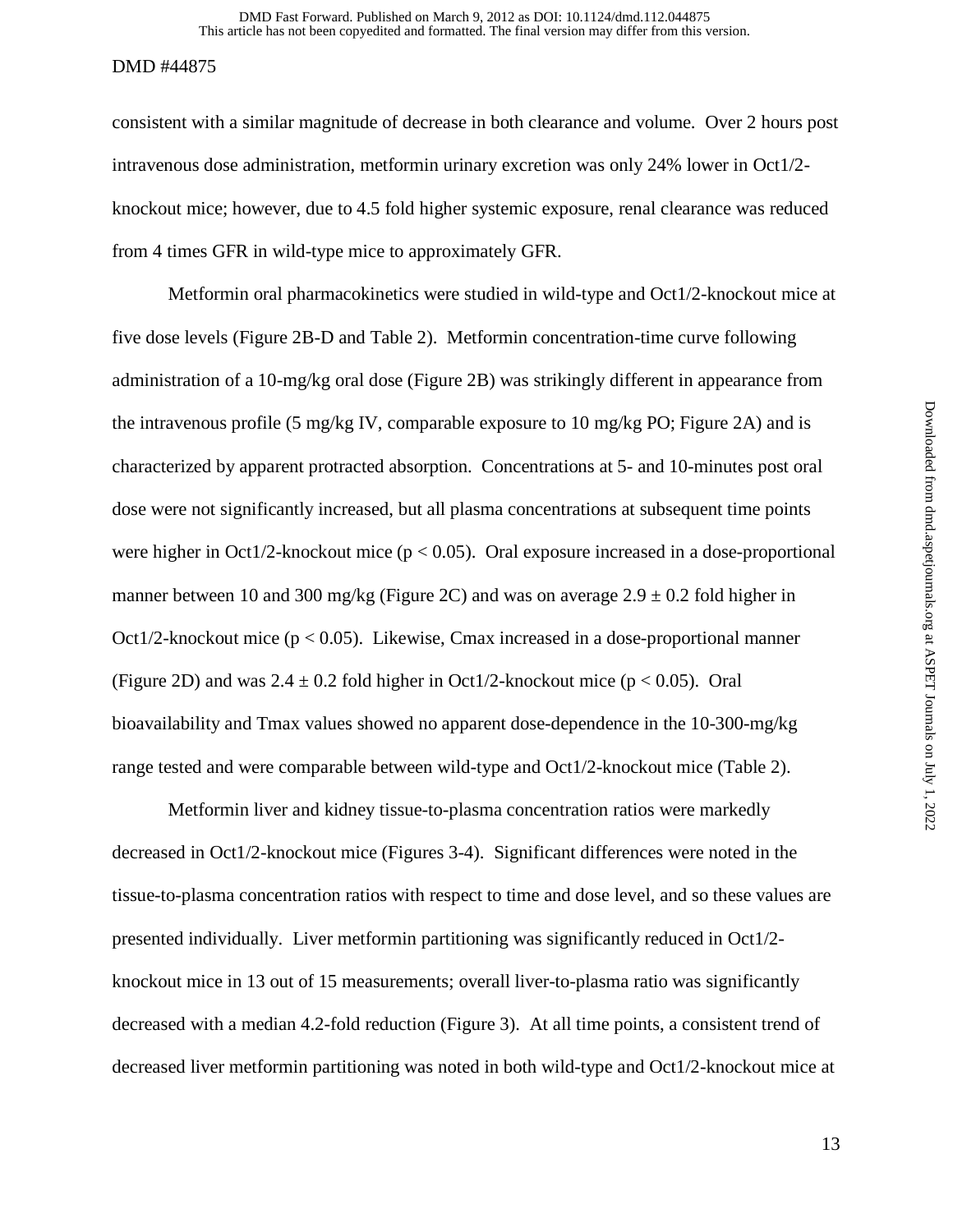the highest 300-mg/kg dose relative to the four lower dose levels, suggesting saturation of hepatic uptake. The magnitude of decrease in kidney partitioning was less pronounced. Kidneyto-plasma metformin concentration ratio was significantly reduced in Oct1/2-knockout mice in 7 out of 15 measurements; overall this ratio was significantly decreased with a median decrease of 2.5 fold (Figure 4). A trend of decreased kidney metformin partitioning was noted in both wildtype and Oct1/2-knockout mice at the highest 300-mg/kg dose, suggesting saturation of renal uptake. Note that in Figures 3-4 unusually high tissue concentrations were observed in some animals at the 100-mg/kg dose level, so the mean values are skewed upwards and the associated variability is high at this dose.

 Surprisingly, absolute liver and kidney tissue metformin exposures were not markedly reduced in Oct1/2-knockout mice (Figure 5). Hepatic exposure was modestly lower in Oct1/2 knockout mice at each dose level tested (Figure 5A), but on average this decrease was only 42  $\pm$ 6%. Although the decrease itself was statistically significant, both absolute and dose-normalized liver metformin exposures were not significantly different between wild-type and Oct1/2 knockout mice. Kidney drug exposure was comparable at all five dose levels tested between wild-type and Oct1/2-knockout mice (Figure 5B); on average the knockout/wild-type exposure ratio was  $1.1 \pm 0.2$ .

 The effects of metformin on blood glucose levels following an oral tolerance test in wildtype and Oct1/2-knockout mice are summarized in Figure 6. At the lowest 10-mg/kg dose, metformin did not significantly lower blood glucose concentrations (Figure 6A); however, at the highest 300-mg/kg dose, metformin significantly decreased blood glucose levels at all time points following the oral tolerance test and maintained them close to baseline (Figure 6B). Surprisingly glucose AUC lowering by metformin was not impaired in Oct1/2-knockout mice at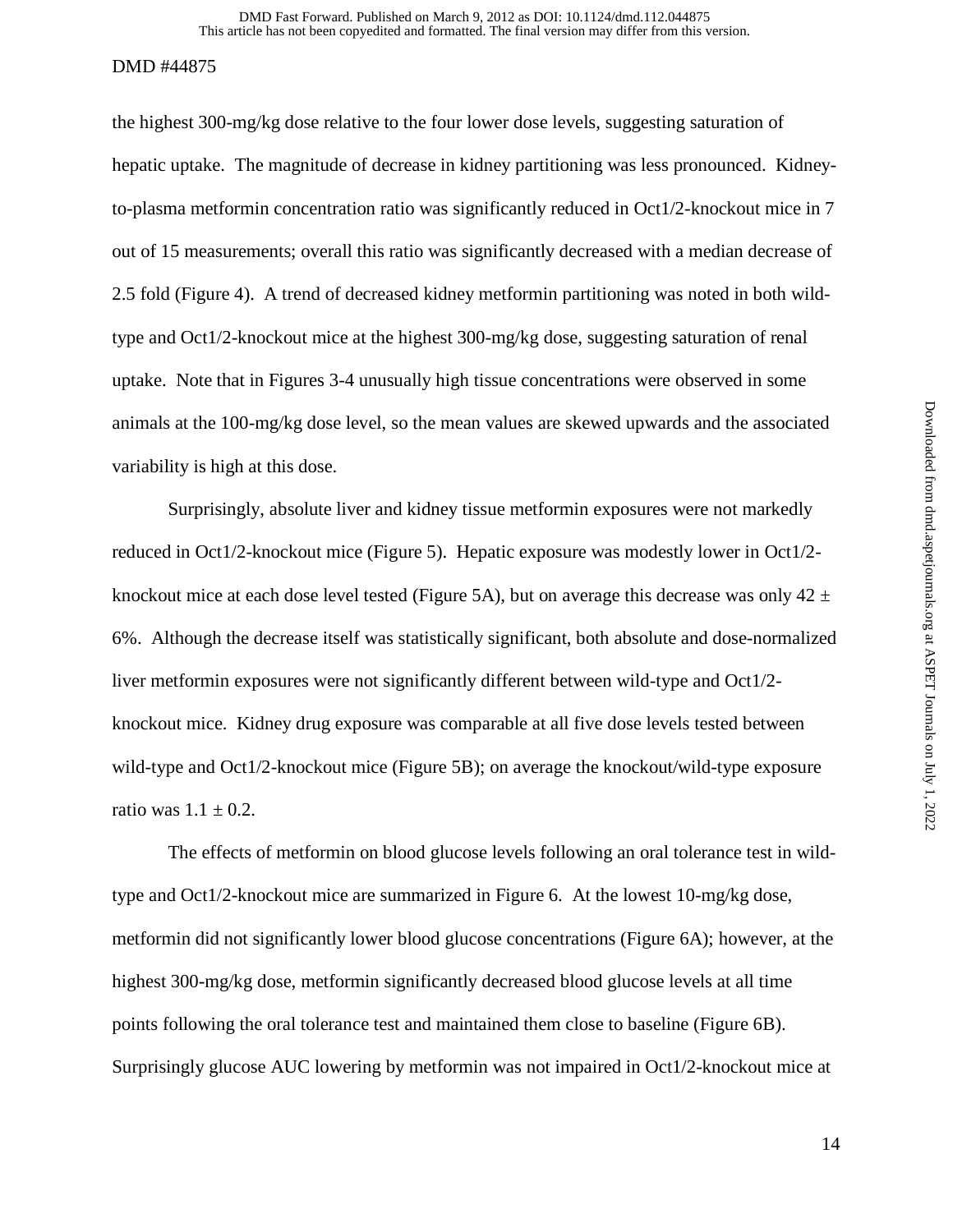any of the five dose levels tested  $(ED<sub>50</sub> = 151 \text{ vs. } 110 \text{ mg/kg}, \text{knockout vs. wild type}),$  and the effect on blood glucose levels over the tested dose range was generally comparable (Figure 6C). Likewise, the observed metformin maximal effect was not attenuated in Oct1/2-knockout mice (glucose AUC lowering at highest 300-mg/kg dose  $= 42 \pm 1$  vs. 39  $\pm 4\%$ , knockout vs. wild type; Figures 6B-C). Although the glucose lowering effect-dose relationship was unchanged between wild-type and Oct1/2-knockout mice, higher systemic metformin exposures were necessary to achieve the same effect in knockouts ( $E A U C_{50} = 70$  vs. 26  $\mu$ g\*hr/mL, knockout vs. wild type; Figures 6D).

 To confirm that the observed metformin glucose-lowering effects (Figure 6) were not mediated by insulin modulation, plasma insulin concentrations were monitored. As expected, insulin levels following the glucose tolerance test were not markedly different between wild-type and Oct1/2-knockout mice (Figure 7). Although metformin significantly decreased insulin exposure in wild-type relative to Oct1/2-knockout mice at the highest 300-mg/kg dose level, no other significant differences or overall trends were otherwise noted.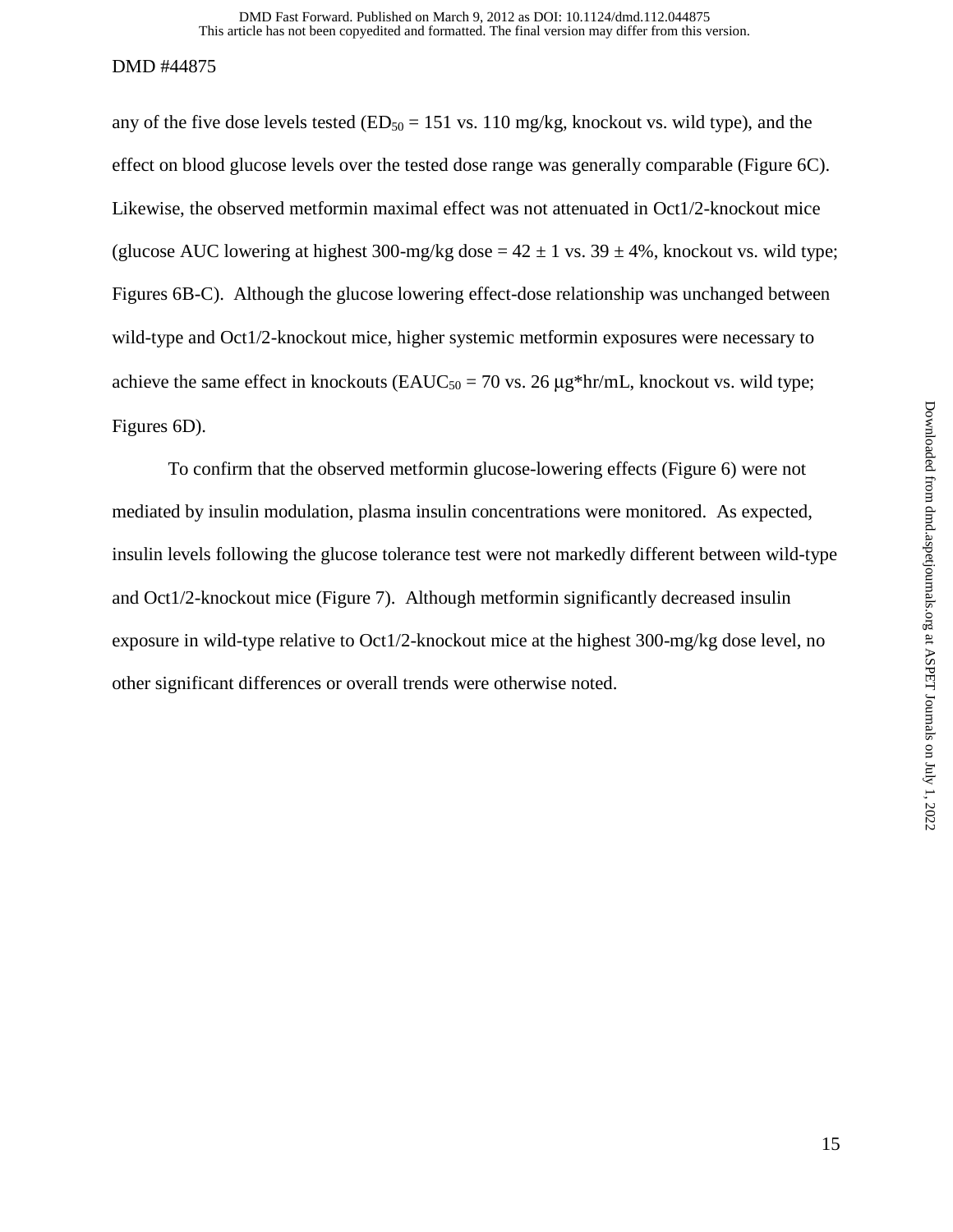# **Discussion:**

 Previous literature reports established the importance of OCT1 in metformin hepatic distribution, necessary for its pharmacological activity, and OCT2 in its secretory renal clearance (Wang et al., 2002; 2003; 2008; Shu et al., 2007; 2008; Song et al., 2008); however, the PK/PD relevance of each OCT isoform was evaluated independently. These studies are sufficient to support the interpretation of OCT1 or OCT2 functional variants in the context of metformin distribution/pharmacology or renal clearance. However, many OCT inhibitors are nonspecific (Minematsu et al., 2010), and the effect of pan-OCT inhibition on metformin PK/PD and tissue distribution has not been thoroughly evaluated. To gain insight into this issue, at present metformin pharmacokinetics/dynamics were studied in a model with genetic ablation of both Oct1 and Oct2.

 Oct1/Oct2-double knockout phenotype was confirmed with TEA pharmacokinetics and urinary excretion properties previously reported by Dr. Alfred H. Schinkel's laboratory, who initially generated the mice used in the current studies (Jonker et al., 2003). The present results are in agreement with the previous report and confirm the Oct1/Oct2 double-knockout phenotype, which with respect to TEA disposition is distinctly different from Oct1/Oct2  $+/+$ , as well as Oct1 and Oct2 single-knockout phenotypes (Jonker et al., 2003). Considering the unexpected findings with respect to absolute metformin tissue exposure and pharmacodynamics, confirmation of the functional absence of both Oct genes was necessary.

 Oct1/2-knockout mice demonstrated the expected alterations in metformin systemic pharmacokinetics, as well as liver and kidney distribution (Wang et al., 2002; 2003; 2008; Shu et al., 2007; 2008; Song et al., 2008). Knockout mice exhibited significantly higher metformin systemic concentrations due to a 4.5-fold decrease in systemic clearance to approximately the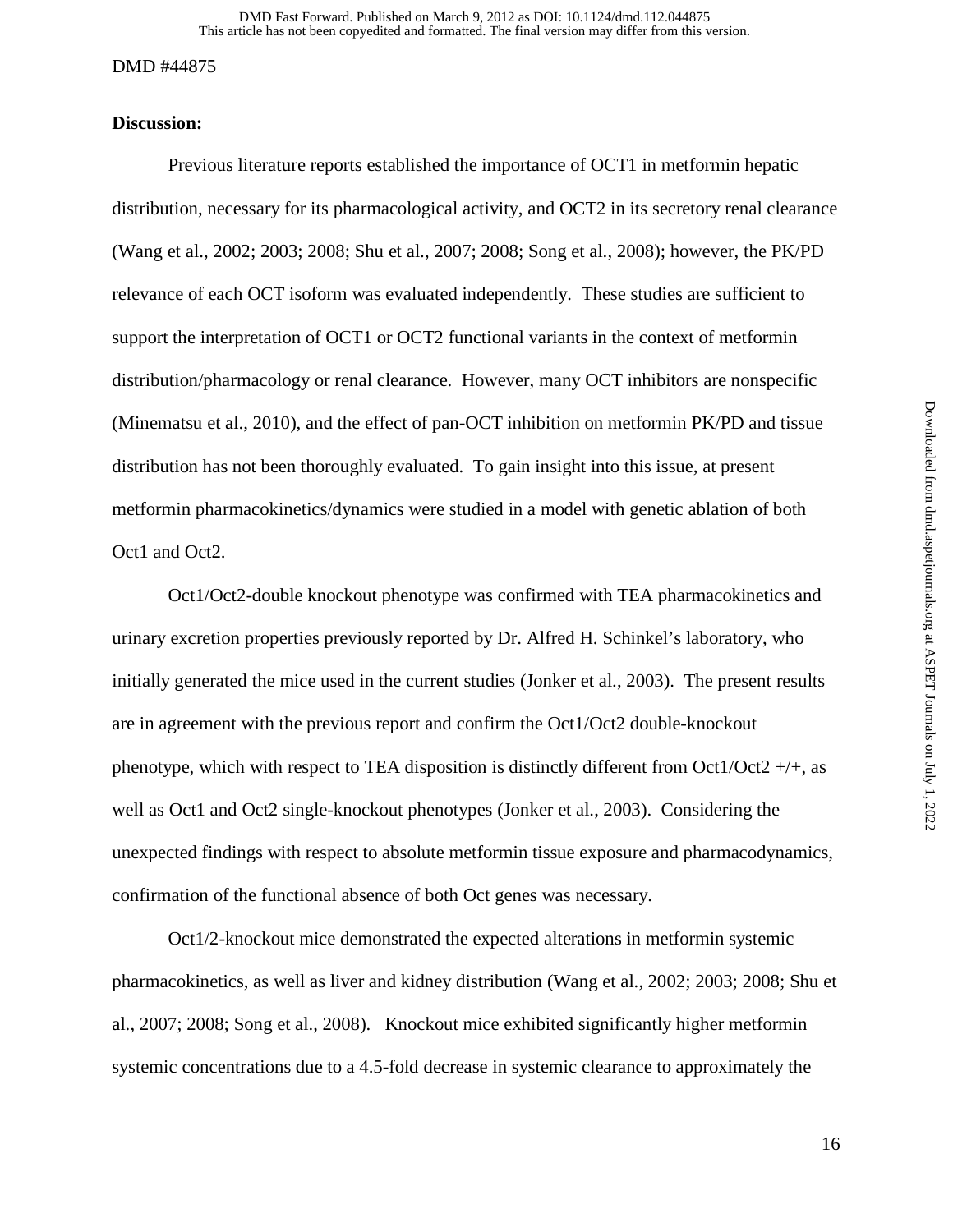glomerular filtration rate, and a 3.5-fold decrease in the volume of distribution. These observations are consistent with up to 2.6-fold reduction in secretory renal clearance in humans with a functional OCT2 variant (Song et al., 2008; Chen et al., 2009), as well as 2.2-fold decrease in oral volume of distribution in people with a functional OCT1 variant (Shu et al., 2007; 2008).

 In Oct1/2-knockout mice, hepatic and renal tissue partitioning of metformin was reduced 4.2 and 2.5 fold, respectively. Metformin liver-to-plasma concentration ratio has been suggested to be 30 fold decreased in Oct1-knockout mice (Wang et al., 2002), but this measurement was made during the distributional phase. Subsequent studies properly estimated the extent of attenuation in hepatic metformin distribution in Oct1-knockout mice to be 2.5, 4, and 8 fold (Wang et al., 2003; Shu et al., 2007), which is consistent with the 4.2 fold reduction in the present study. Direct reference for the 2.5-fold decrease in kidney-to-plasma concentration ratio in the Oct1/2-knockout mouse does not exist in the literature, but it is consistent with up to 2.6 fold reduction in secretory renal clearance in humans with a functional OCT2 variant (Song et al., 2008; Chen et al., 2009).

 Based on the observed decreases in liver and kidney partitioning, and assuming no compensatory changes in other metformin hepatic and renal transport mechanisms in the Oct1/2 knockout mouse, the fraction excreted calculation (Zamek-Gliszczynski et al., 2009) can be used to estimate the contribution of Oct's to hepatic and renal uptake of metformin. Thus, Oct1 is estimated to mediate 76% of metformin hepatic uptake in mice, while Oct1 and Oct2 together account for 60% of metformin renal uptake. These estimates are consistent with the existing literature supporting these transporters as the major hepatic and renal uptake pathways for metformin (Giacomini et al., 2010). However, they also highlight the existence of additional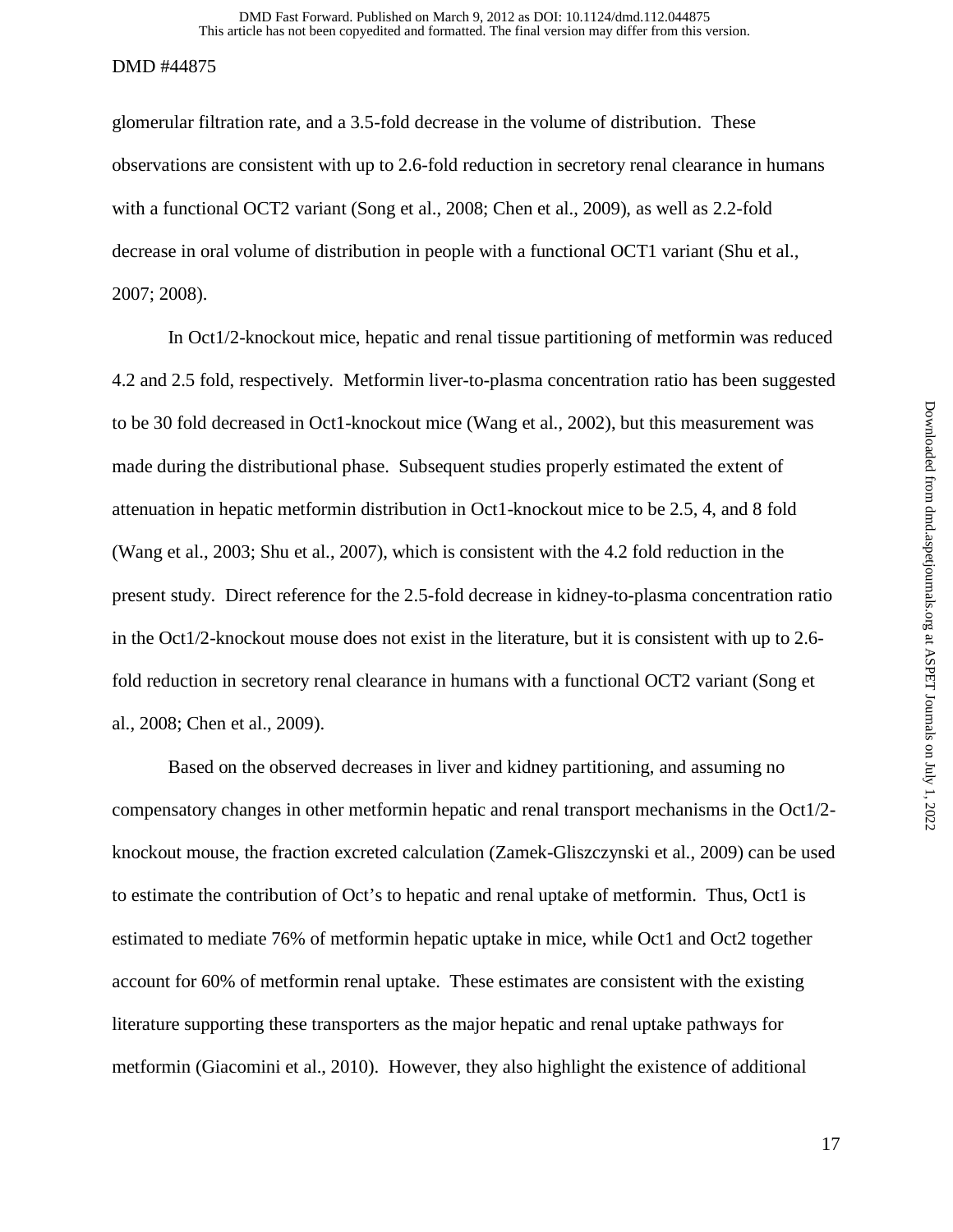non-Oct1/2 uptake mechanism(s), which may account for as much as 24% of hepatic and 40% of renal metformin uptake. Passive diffusion into hepatocytes and cells of the renal proximal tubule is highly unlikely; metformin is very polar  $(LogD = -6.13)$  and exhibited artificial membrane permeability that was too low to quantify  $(< 0.27 \times 10^{-6}$  cm/s) (Saitoh et al., 2004). Although OCT3 has not been reported to be an important determinant of drug pharmacokinetics (Giacomini et al., 2010), it is capable of transporting metformin *in vitro* and is expressed in the liver and kidney (Nishimura and Naito, 2005; Nies et al., 2009; Chen et al., 2010). Oct3 is the most logical mechanism behind the observed residual non-Oct1/2-uptake of metformin, although additional pathways cannot be ruled out.

 A common concern with knockout animal models are the expression changes that may occur to compensate for the absent protein (Giacomini et al., 2010). In the case of metformin pharmacokinetics in the Oct1/2-knockout mice, potential changes to Mate's are most relevant (Kusuhara et al., 2011). In the present study both metformin renal tissue exposure and urinary recovery were essentially unchanged in Oct1/2-knockout mice. Since  $dX_{\text{urine}}/dt =$  $CL_{\text{adial}} \times C_{\text{kidney}}$ , the only way both renal tissue exposure  $(C_{\text{kidney}})$  and urinary recovery  $(X_{\text{urine}})$  can remain unchanged is if the excretory clearance for transport between tubular cells and urine (CLapical) is not altered in the knockout mice. Since urinary recovery and kidney tissue concentration were similar in the knockouts, renal Mate function was not altered to a notable extent.

 Metformin pharmacology is complex and multifaceted (Bailey and Turner, 1996). Three major mechanisms of action are involved: inhibition of hepatic gluconeogenesis, stimulation of peripheral glucose uptake and utilization, and inhibition of intestinal glucose absorption (Glucophage (metformin hydrochloride) prescribing information, 2009). These complexities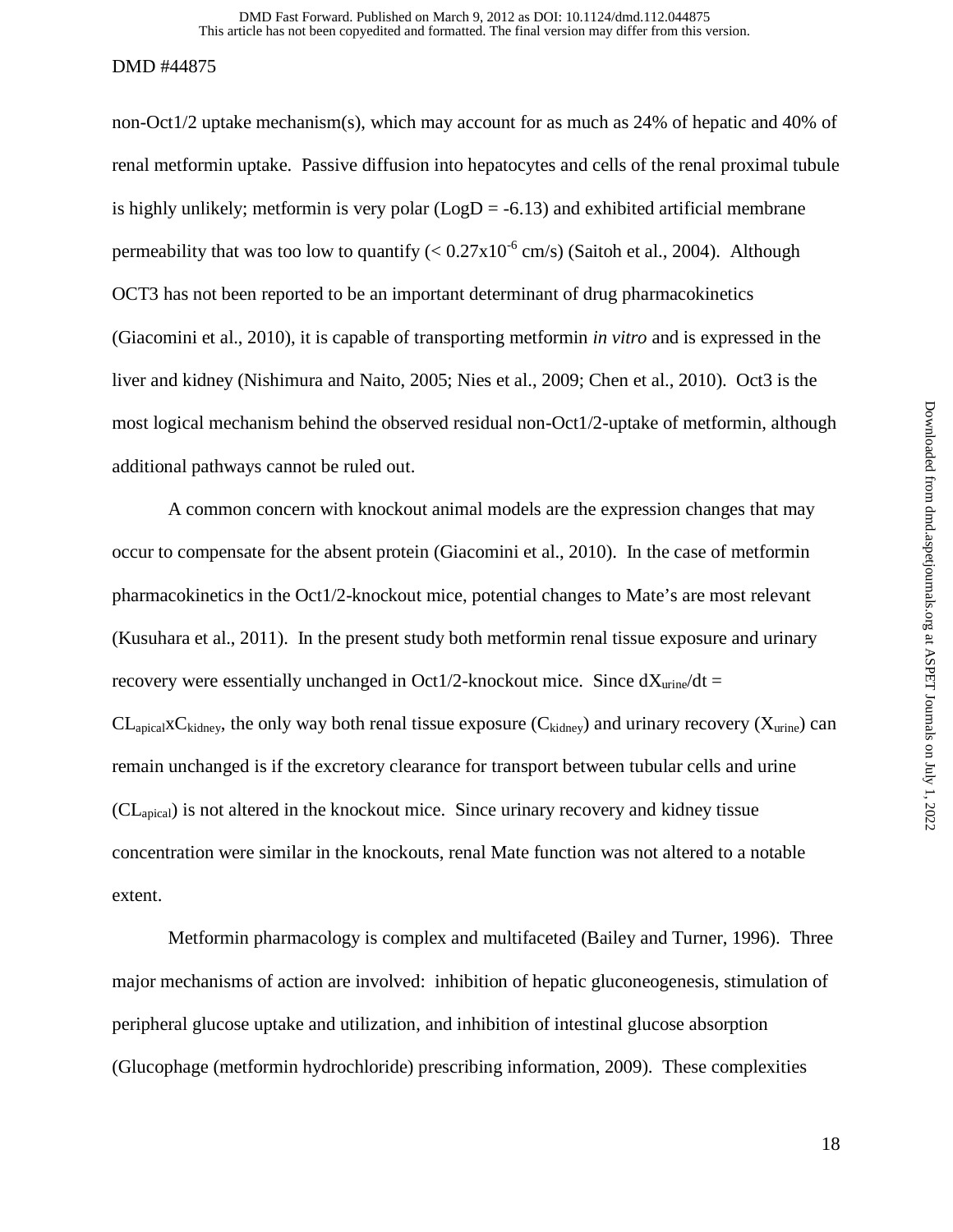raise the question whether mice are a representative species of metformin clinical PK/PD. Key metformin systemic PK parameters are in good agreement between mice and humans: clinical oral bioavailability was 50-60% vs. 59-64% in mice; metformin was well distributed in both species with a volume of distribution of  $4.7 \pm 2.6$  L/kg in humans (oral V/F x F) vs. 1.5 L/kg in mice (IV); renal clearance was 3.5 times GFR in humans vs. 4 times in mice (Glucophage (metformin hydrochloride) prescribing information, 2009). In both mice and humans, hepatic distribution of metformin is largely dependent on OCT1/Oct1 uptake (Wang et al., 2002; Shu et al., 2007). At a gross pharmacodynamic level, metformin elicits its distinct hepatic, peripheral, and intestinal effects in rodents with progressively greater blood glucose lowering with the route of metformin administration: intravenous infusion < portal infusion < oral administration (Stepensky et al., 2002). More mechanistic studies in mice demonstrated that this species is representative of human pharmacology in that metformin decreases murine intestinal glucose absorption (Wilcock and Bailey, 1991), inhibits murine hepatic gluconeogenesis (Shu et al., 2007), and promotes murine peripheral glucose uptake and utilization (Wilcock and Bailey, 1990). Thus, mice are reasonably representative of metformin PK/PD in humans.

In the present study, the marked reduction in metformin clearance and distribution in Oct1/2-knockout mice ultimately did not result in impaired pharmacodynamic effects. The present findings are conceptually inconsistent with the presumption that systemic pan-OCT inhibition will affect metformin pharmacology (Glucophage (metformin hydrochloride) prescribing information, 2009). The putative pharmaco- and toxico-dynamic implications of such drug interactions are based on the observed increase in metformin systemic exposure by the equipotent OCT1 and OCT2 inhibitor, cimetidine (Somogyi et al., 1987; Wang et al., 2008; Konig et al., 2011). However, cimetidine concentrations sufficient to inhibit metformin renal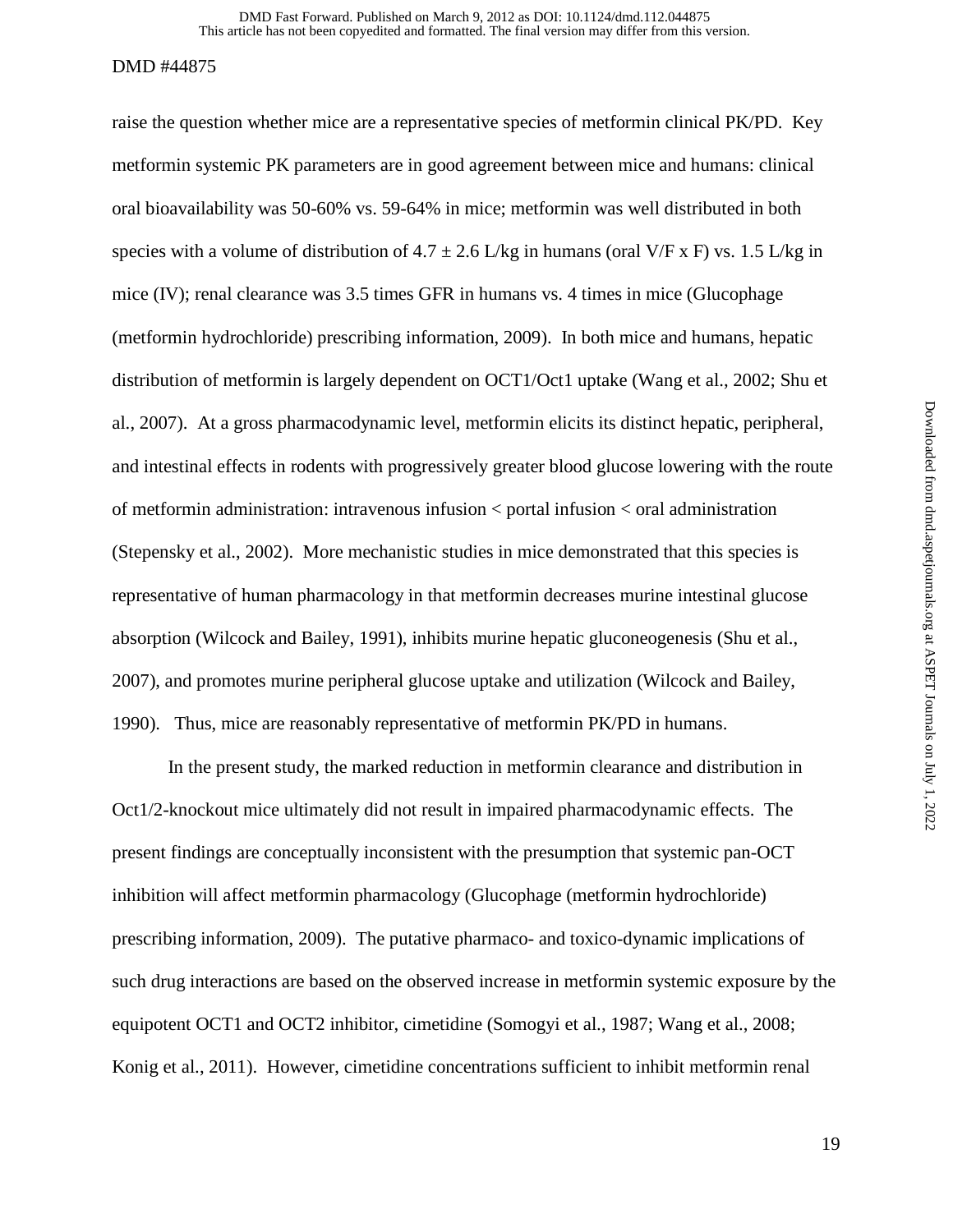clearance would also be expected to inhibit hepatic uptake, such that the net product of increased systemic metformin concentrations and decreased hepatic uptake would yield little net change in hepatic drug exposure  $(dX<sub>Liver</sub>/dt = C<sub>systemic</sub> x CL<sub>update</sub>)$ . Although metformin hepatic concentrations are not available clinically, notably cimetidine did not affect metformin lactic acidosis; the blood lactate/pyruvate ratio was comparable at two out of four time points tested, was increased and then decreased to a similar extent at the other two times (Somogyi et al., 1987). The concern of enhanced metformin effects due to inhibition of renal clearance and subsequent increase in systemic exposure would be more relevant for a selective OCT2 inhibitor, for example amantadine or amphetamine exhibit 20 fold greater selectivity for OCT2 over OCT1 (Amphoux et al., 2006).

 Despite major changes in metformin clearance and distribution in Oct1/Oct2 doubleknockout mice, hepatic drug exposure was not reduced to an appreciable extent, and metformin pharmacodynamic effects were not diminished. These findings challenge the presumption that impairment of both renal and hepatic OCT transport is expected to result in altered metformin pharmacodynamics. Furthermore, present studies provided additional evidence that Oct1 is not the sole mechanism of metformin hepatic uptake necessary for inhibition of gluconeogenesis.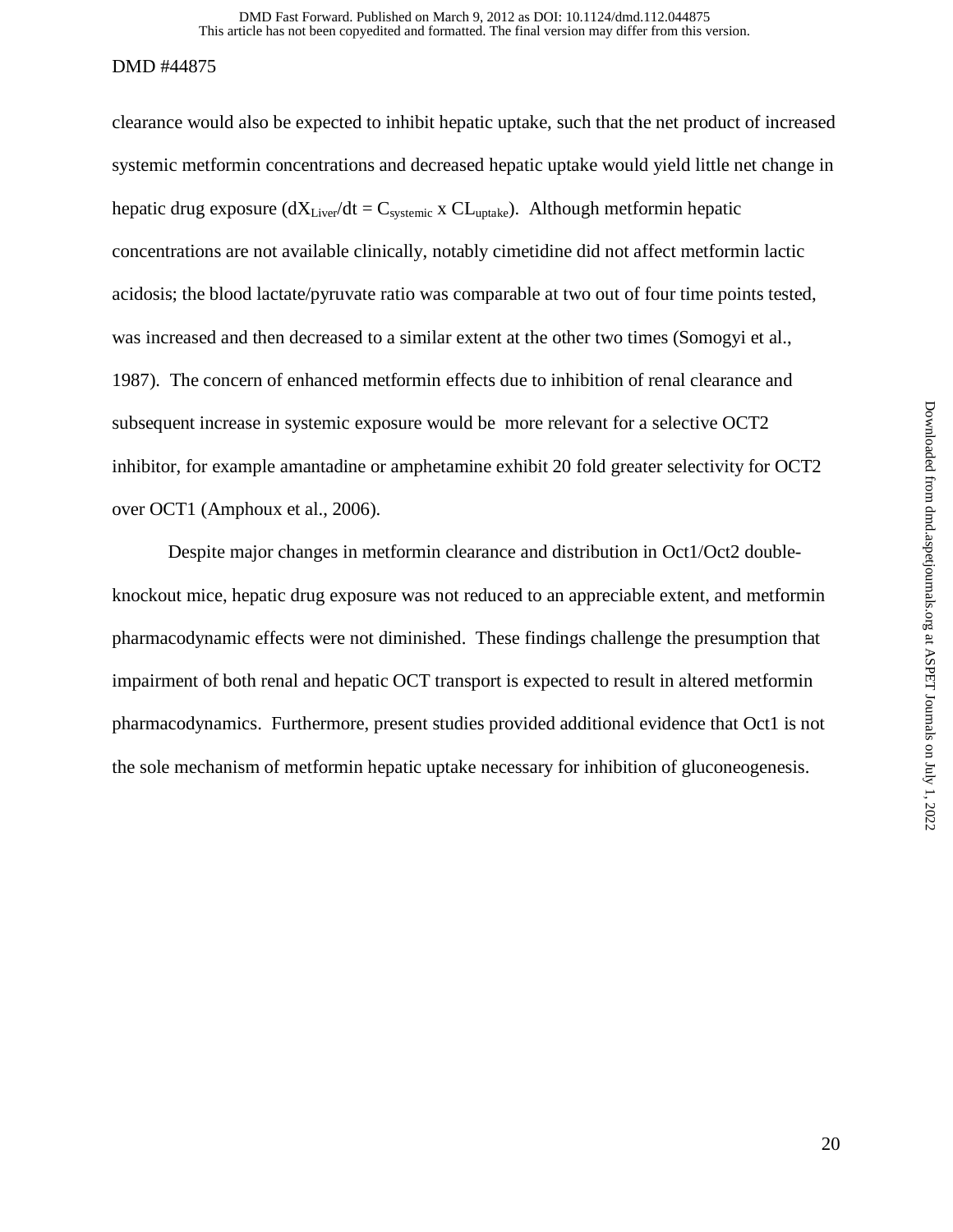# **Acknowledgements:**

The contributions of Jingqi Bao to PK data analysis and determination of creatinine and inulin renal clearance are acknowledged. Eric D. Hawkins assisted with determination of plasma insulin levels. Kenneth J. Ruterbories contributed to the development of LC-MS/MS methods.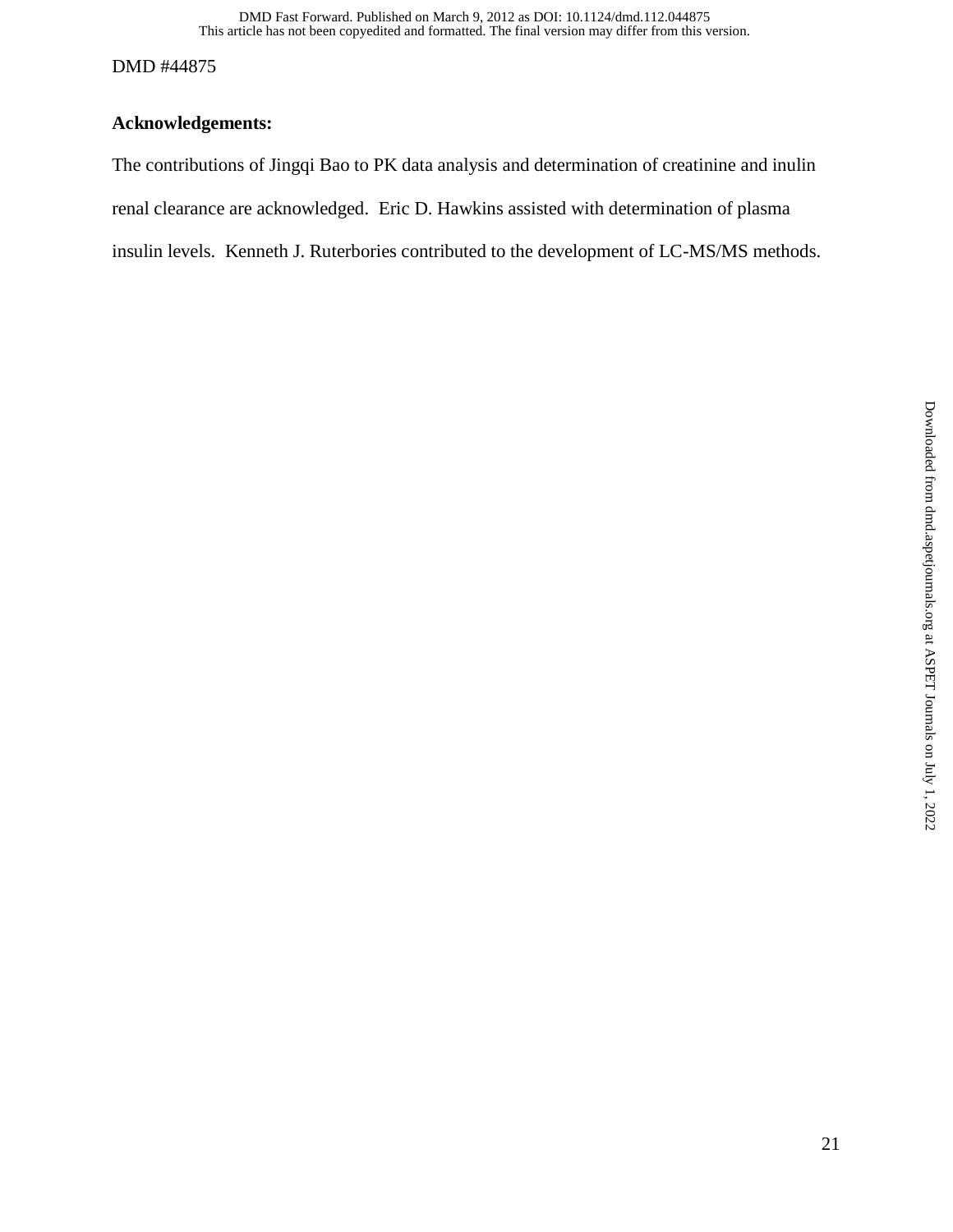This article has not been copyedited and formatted. The final version may differ from this version. DMD Fast Forward. Published on March 9, 2012 as DOI: 10.1124/dmd.112.044875

DMD #44875

# **Authorship Contributions:**

*Participated in research design*: Higgins, Bedwell, Zamek-Gliszczynski

*Contributed new reagents*: N/A

*Conducted experiments*: Bedwell, Higgins

*Performed data analysis*: Higgins, Bedwell, Zamek-Gliszczynski

*Wrote or contributed to the writing of the manuscript*: Higgins, Bedwell, Zamek-Gliszczynski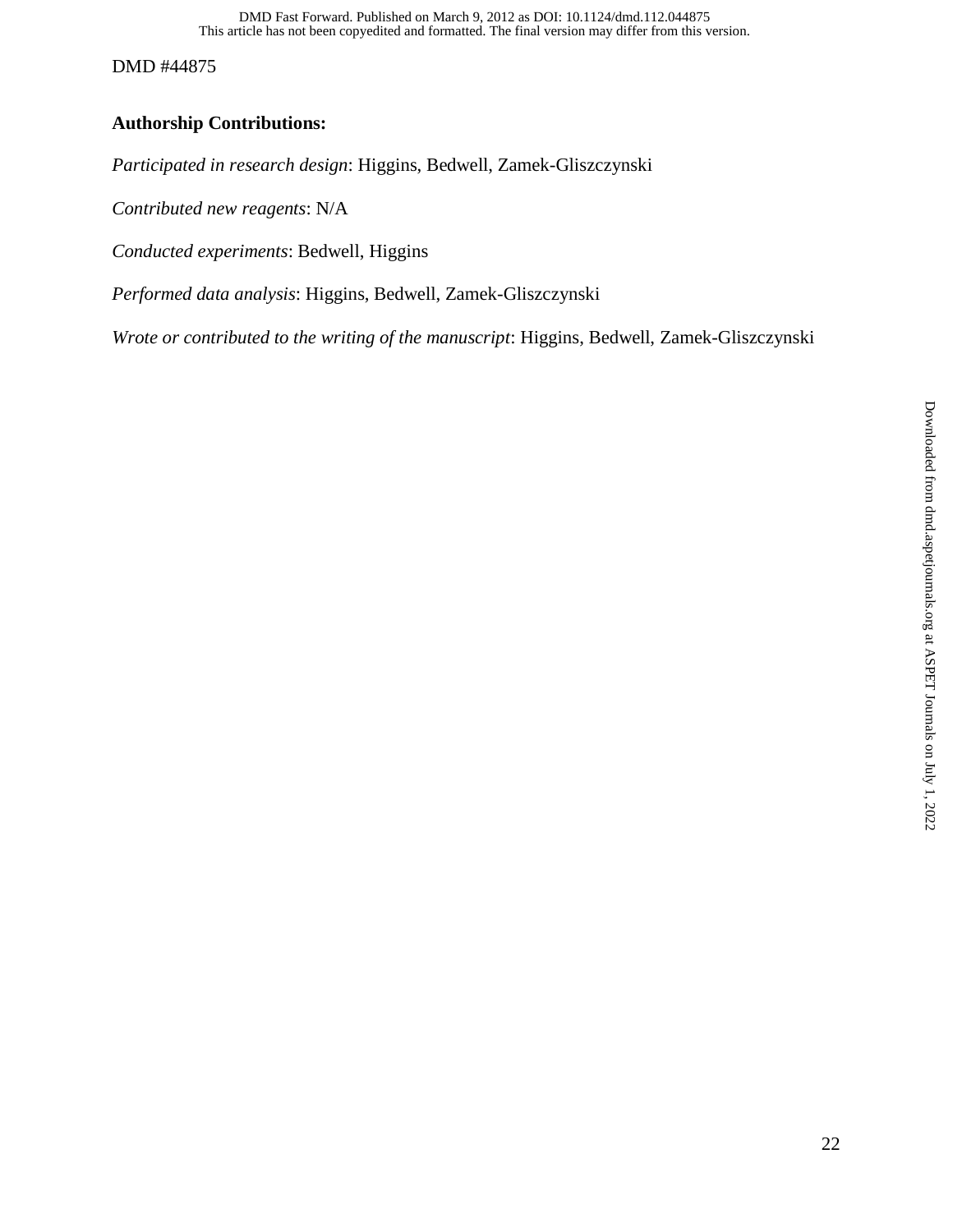# **References**

- Bristol-Meyers Squibb Company (2009) Glucophage (metformin hydrochloride) prescribing information.
- Amphoux A, Vialou V, Drescher E, Bruss M, Mannoury La Cour C, Rochat C, Millan MJ, Giros B, Bonisch H and Gautron S (2006) Differential pharmacological in vitro properties of organic cation transporters and regional distribution in rat brain. *Neuropharmacology* **50:**941-952.

Bailey CJ and Turner RC (1996) Metformin. *N Engl J Med* **334:**574-579.

- Bingham SA and Cummings JH (1985) The use of creatinine output as a check on the completeness of 24-hour urine collections. *Hum Nutr Clin Nutr* **39:**343-353.
- Chen L, Pawlikowski B, Schlessinger A, More SS, Stryke D, Johns SJ, Portman MA, Chen E, Ferrin TE, Sali A and Giacomini KM (2010) Role of organic cation transporter 3 (SLC22A3) and its missense variants in the pharmacologic action of metformin. *Pharmacogenet Genomics* **20:**687-699.
- Chen Y, Li S, Brown C, Cheatham S, Castro RA, Leabman MK, Urban TJ, Chen L, Yee SW, Choi JH, Huang Y, Brett CM, Burchard EG and Giacomini KM (2009) Effect of genetic variation in the organic cation transporter 2 on the renal elimination of metformin. *Pharmacogenet Genomics* **19:**497-504.
- Davies B and Morris T (1993) Physiological parameters in laboratory animals and humans. *Pharm Res* **10:**1093-1095.
- DeGorter MK and Kim RB (2011) Use of transgenic and knockout mouse models to assess solute carrier transporter function. *Clin Pharmacol Ther* **89:**612-616.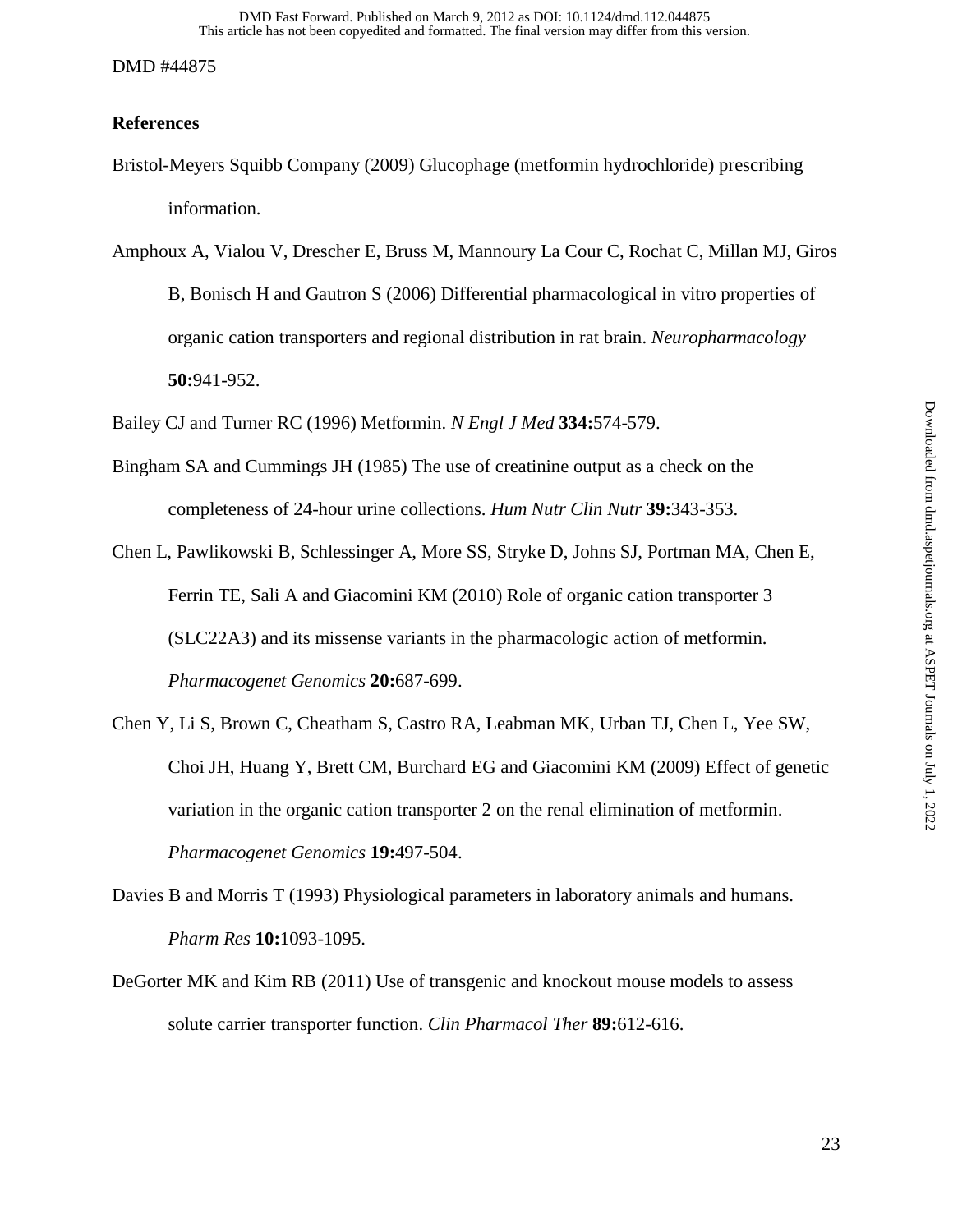- Giacomini KM, Huang SM, Tweedie DJ, Benet LZ, Brouwer KL, Chu X, Dahlin A, Evers R, Fischer V, Hillgren KM, Hoffmaster KA, Ishikawa T, Keppler D, Kim RB, Lee CA, Niemi M, Polli JW, Sugiyama Y, Swaan PW, Ware JA, Wright SH, Yee SW, Zamek-Gliszczynski MJ and Zhang L (2010) Membrane transporters in drug development. *Nat Rev Drug Discov* **9:**215-236.
- Grundemann D, Gorboulev V, Gambaryan S, Veyhl M and Koepsell H (1994) Drug excretion mediated by a new prototype of polyspecific transporter. *Nature* **372:**549-552.
- Jonker JW, Wagenaar E, Mol CA, Buitelaar M, Koepsell H, Smit JW and Schinkel AH (2001) Reduced hepatic uptake and intestinal excretion of organic cations in mice with a targeted disruption of the organic cation transporter 1 (Oct1 [Slc22a1]) gene. *Mol Cell Biol* **21:**5471-5477.
- Jonker JW, Wagenaar E, Van Eijl S and Schinkel AH (2003) Deficiency in the organic cation transporters 1 and 2 (Oct1/Oct2 [Slc22a1/Slc22a2]) in mice abolishes renal secretion of organic cations. *Mol Cell Biol* **23:**7902-7908.
- Konig J, Zolk O, Singer K, Hoffmann C and Fromm M (2011) Double-transfected MDCK cells expressing human OCT1/MATE1 or OCT2/MATE1: determinants of uptake and transcellular translocation of organic cations. *Br J Pharmacol* **163:**546-555.
- Kusuhara H, Ito S, Kumagai Y, Jiang M, Shiroshita T, Moriyama Y, Inoue K, Yuasa H and Sugiyama Y (2011) Effects of a MATE protein inhibitor, pyrimethamine, on the renal elimination of metformin at oral microdose and at therapeutic dose in healthy subjects. *Clin Pharmacol Ther* **89:**837-844.
- Minematsu T, Iwai M, Umehara K, Usui T and Kamimura H (2010) Characterization of human organic cation transporter 1 (OCT1/SLC22A1)- and OCT2 (SLC22A2)-mediated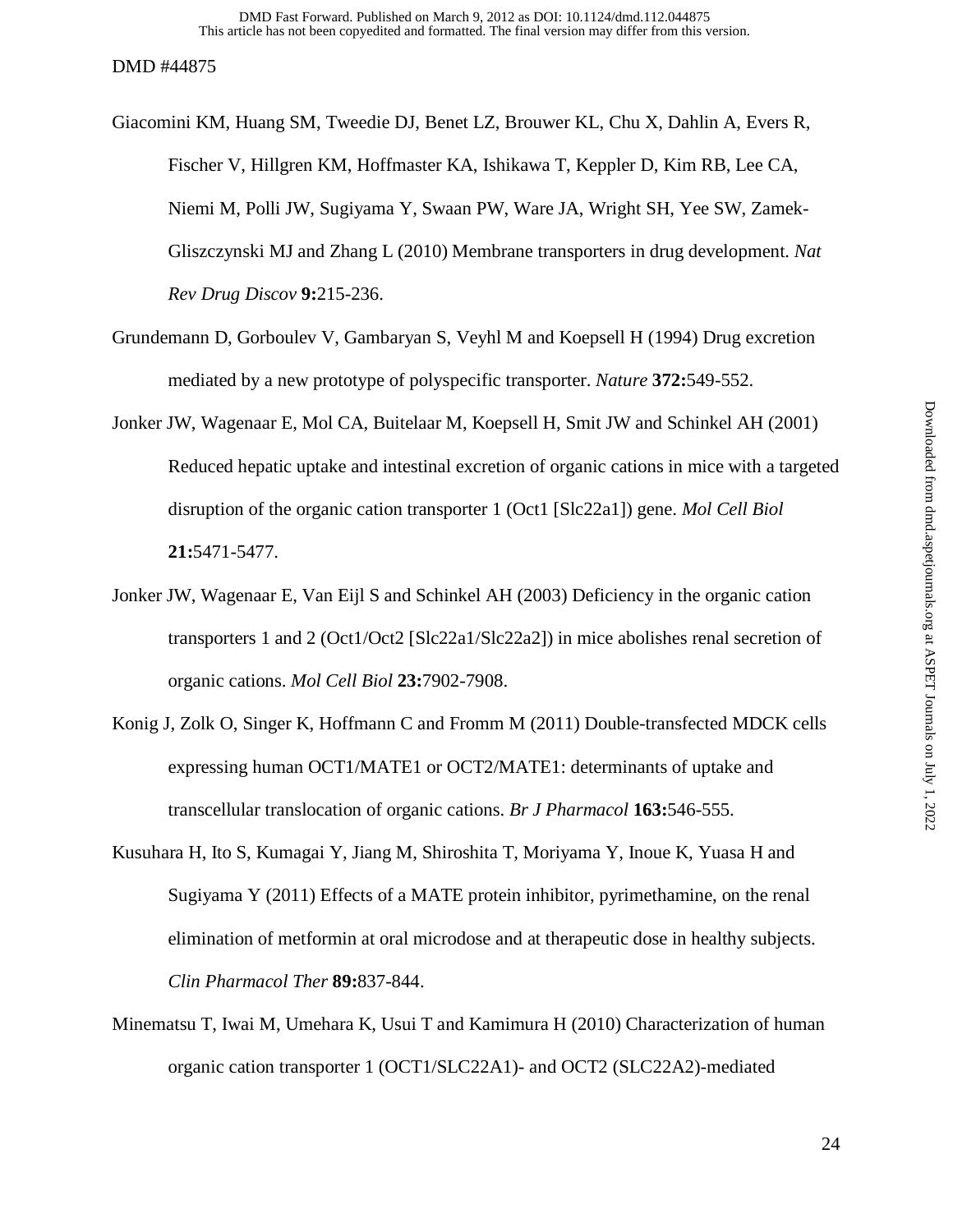transport of 1-(2-methoxyethyl)-2-methyl-4,9-dioxo-3-(pyrazin-2-ylmethyl)- 4,9 dihydro-1H-naphtho[2,3-d]imidazolium bromide (YM155 monobromide), a novel small molecule survivin suppressant. *Drug Metab Dispos* **38:**1-4.

- Nies AT, Koepsell H, Winter S, Burk O, Klein K, Kerb R, Zanger UM, Keppler D, Schwab M and Schaeffeler E (2009) Expression of organic cation transporters OCT1 (SLC22A1) and OCT3 (SLC22A3) is affected by genetic factors and cholestasis in human liver. *Hepatology* **50:**1227-1240.
- Nishimura M and Naito S (2005) Tissue-specific mRNA expression profiles of human ATPbinding cassette and solute carrier transporter superfamilies. *Drug Metab Pharmacokinet* **20:**452-477.
- Saitoh R, Sugano K, Takata N, Tachibana T, Higashida A, Nabuchi Y and Aso Y (2004) Correction of permeability with pore radius of tight junctions in Caco-2 monolayers improves the prediction of the dose fraction of hydrophilic drugs absorbed by humans. *Pharm Res* **21:**749-755.
- Schali C, Schild L, Overney J and Roch-Ramel F (1983) Secretion of tetraethylammonium by proximal tubules of rabbit kidneys. *Am J Physiol* **245:**F238-246.
- Shu Y, Brown C, Castro RA, Shi RJ, Lin ET, Owen RP, Sheardown SA, Yue L, Burchard EG, Brett CM and Giacomini KM (2008) Effect of genetic variation in the organic cation transporter 1, OCT1, on metformin pharmacokinetics. *Clin Pharmacol Ther* **83:**273-280.
- Shu Y, Sheardown SA, Brown C, Owen RP, Zhang S, Castro RA, Ianculescu AG, Yue L, Lo JC, Burchard EG, Brett CM and Giacomini KM (2007) Effect of genetic variation in the organic cation transporter 1 (OCT1) on metformin action. *J Clin Invest* **117:**1422-1431.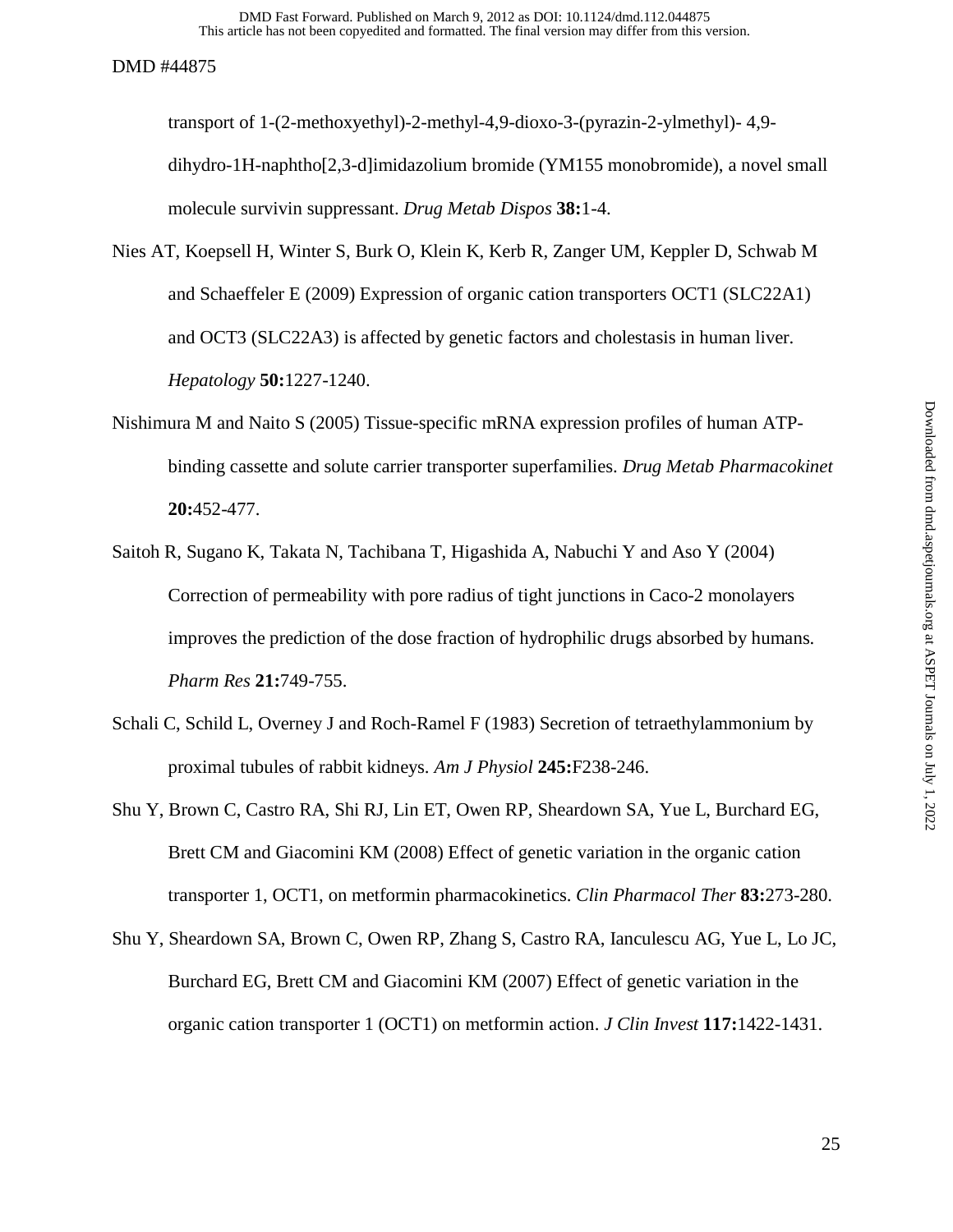- Somogyi A, Stockley C, Keal J, Rolan P and Bochner F (1987) Reduction of metformin renal tubular secretion by cimetidine in man. *Br J Clin Pharmacol* **23:**545-551.
- Song IS, Shin HJ, Shim EJ, Jung IS, Kim WY, Shon JH and Shin JG (2008) Genetic variants of the organic cation transporter 2 influence the disposition of metformin. *Clin Pharmacol Ther* **84:**559-562.
- Stepensky D, Friedman M, Raz I and Hoffman A (2002) Pharmacokinetic-pharmacodynamic analysis of the glucose-lowering effect of metformin in diabetic rats reveals first-pass pharmacodynamic effect. *Drug Metab Dispos* **30:**861-868.
- Sweet DH and Pritchard JB (1999) rOCT2 is a basolateral potential-driven carrier, not an organic cation/proton exchanger. *Am J Physiol* **277:**F890-898.
- Tanihara Y, Masuda S, Sato T, Katsura T, Ogawa O and Inui K (2007) Substrate specificity of MATE1 and MATE2-K, human multidrug and toxin extrusions/ $H(+)$ -organic cation antiporters. *Biochem Pharmacol* **74:**359-371.
- Wang DS, Jonker JW, Kato Y, Kusuhara H, Schinkel AH and Sugiyama Y (2002) Involvement of organic cation transporter 1 in hepatic and intestinal distribution of metformin. *J Pharmacol Exp Ther* **302:**510-515.
- Wang DS, Kusuhara H, Kato Y, Jonker JW, Schinkel AH and Sugiyama Y (2003) Involvement of organic cation transporter 1 in the lactic acidosis caused by metformin. *Mol Pharmacol* **63:**844-848.
- Wang ZJ, Yin OQ, Tomlinson B and Chow MS (2008) OCT2 polymorphisms and in-vivo renal functional consequence: studies with metformin and cimetidine. *Pharmacogenet Genomics* **18:**637-645.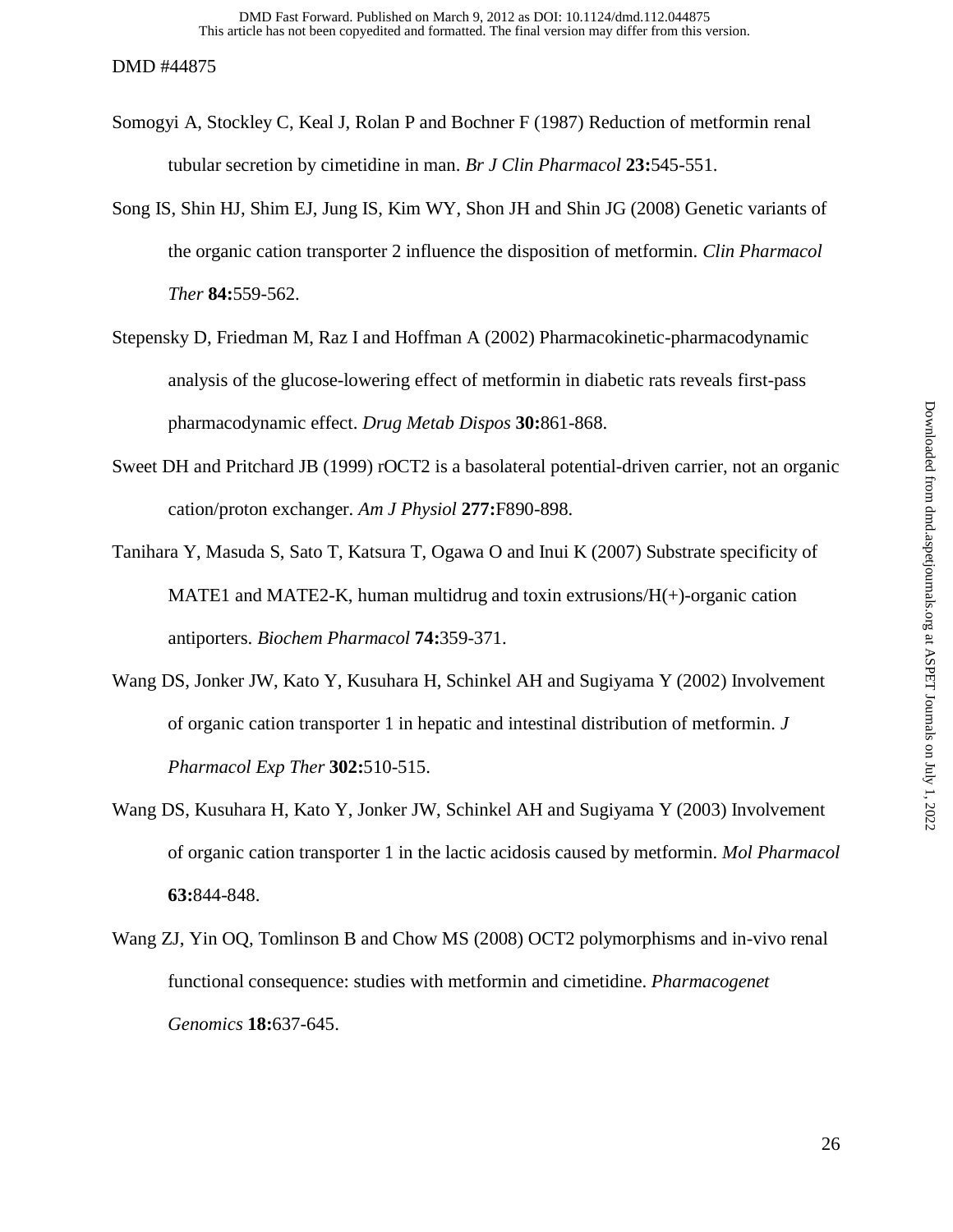- Wilcock C and Bailey CJ (1990) Sites of metformin-stimulated glucose metabolism. *Biochem Pharmacol* **39:**1831-1834.
- Wilcock C and Bailey CJ (1991) Reconsideration of inhibitory effect of metformin on intestinal glucose absorption. *J Pharm Pharmacol* **43:**120-121.
- Zamek-Gliszczynski MJ, Kalvass JC, Pollack GM and Brouwer KL (2009) Relationship between drug/metabolite exposure and impairment of excretory transport function. *Drug Metab Dispos* **37:**386-390.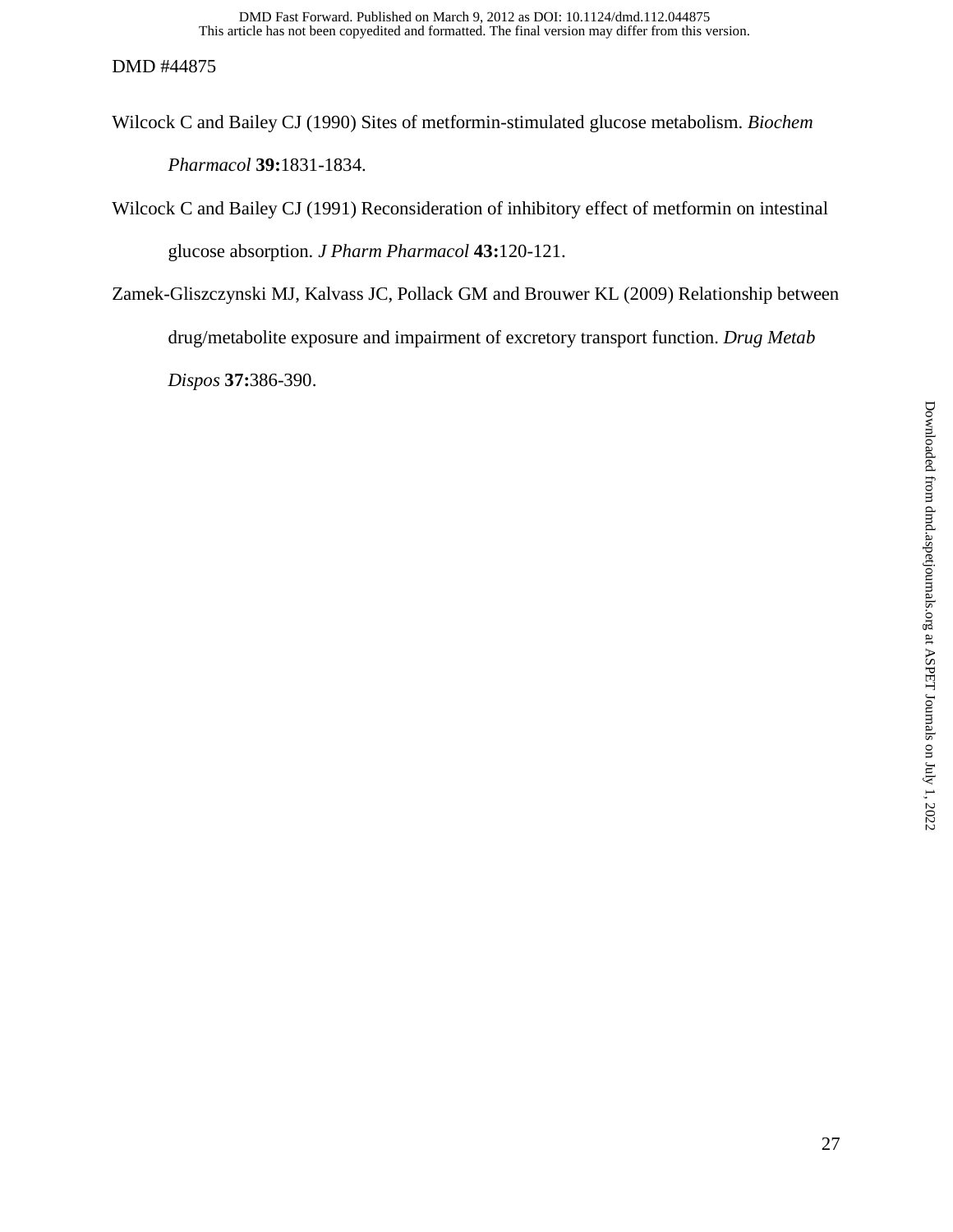# **Figure Legends:**

Figure 1. Tetraethylammonium (TEA) plasma concentration-time profiles in wild-type (closed symbols) and Oct1/2-knockout (open symbols) mice following administration of a 10-mg/kg TEA IV bolus dose. Concentration-time profiles are a composite of three groups of four mice, n  $=$  4 mice/group/time point; mean  $\pm$  S.E.M., \*p < 0.05 knockout vs. wild-type mice; where error bars are not visible, they are contained within the symbol.

Figure 2. Metformin plasma concentration-time profiles in wild-type (closed symbols) and Oct1/2-knockout (open symbols) mice following administration of metformin as (A) a 5-mg/kg IV bolus dose, or (B) a 10-mg/kg oral dose. Metformin (C) composite plasma  $AUC_{0.2.5hr}$ -dose relationship and (D) Cmax-dose relationship over the tested 10-300-mg/kg oral dose range. Concentration-time profiles are a composite of three groups of four mice,  $n = 4$  mice/group/time point; mean  $\pm$  S.E.M.., \*p < 0.05 knockout vs. wild-type mice; where error bars are not visible, they are contained within the symbol. Plasma  $AUC_{0-2.5hr}$  values were calculated using the mean concentrations in composite PK datasets, so variability and p values were not calculated.

Figure 3. Metformin liver partitioning in wild-type (closed symbols) and Oct1/2-knockout (open symbols) mice at (A) 1.5 hr, (B) 2 hr, and (C) 2.5 hr post oral administration of metformin. Mean  $\pm$  S.E.M., n = 3-4 mice/group/data point, \*p < 0.05 knockout vs. wild-type mice; where error bars are not visible, they are contained within the symbol. (D) Box plot summarizing metformin liver-to-plasma concentration ratios in wild-type and Oct1/2-knockout mice showing  $10^{th}$ ,  $25^{th}$ , median,  $75^{th}$ , and  $90^{th}$  percentiles; n = 58-60/group.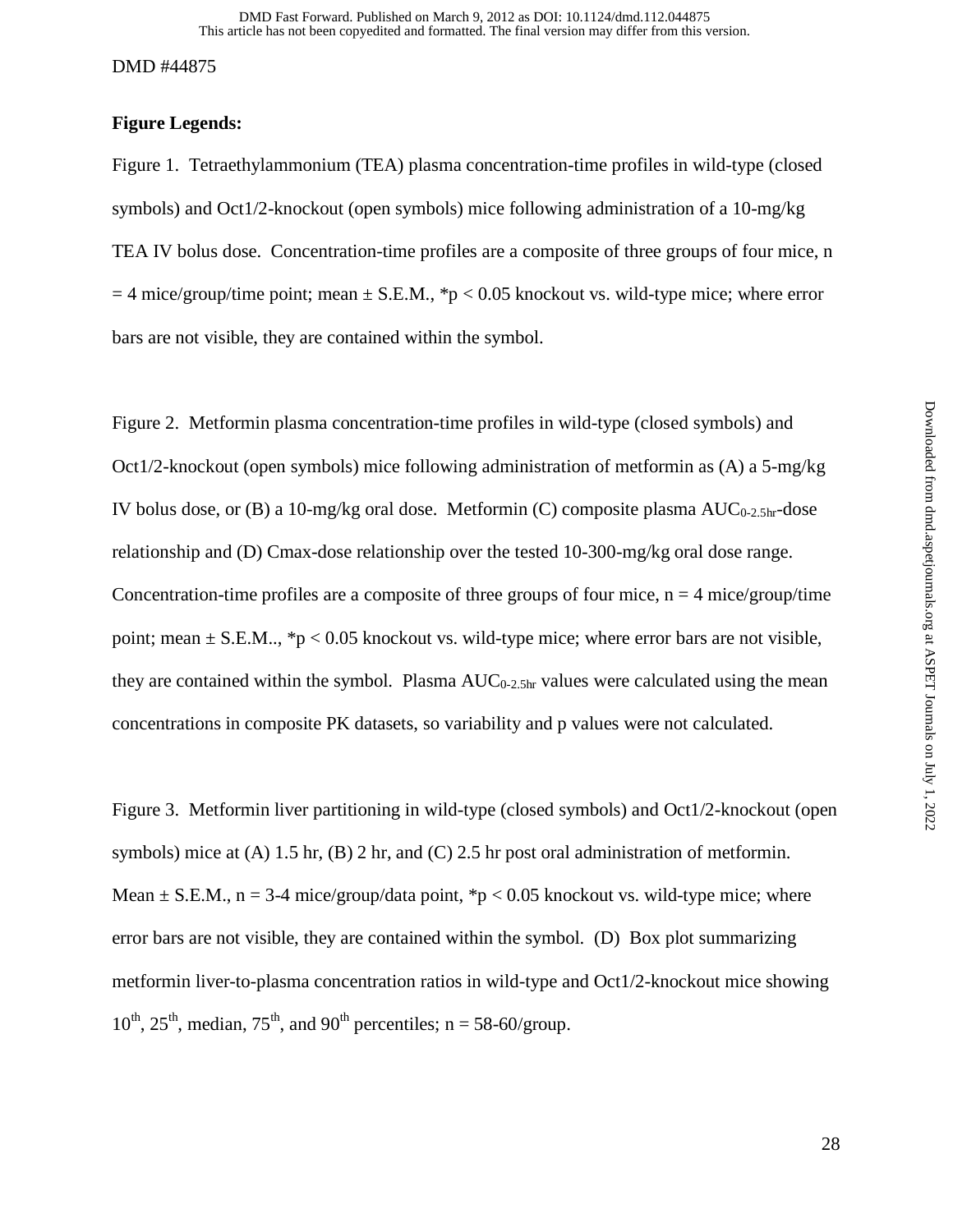Figure 4. Metformin kidney partitioning in wild-type (closed symbols) and Oct1/2-knockout (open symbols) mice at  $(A)$  1.5 hr,  $(B)$  2 hr, and  $(C)$  2.5 hr post oral administration of metformin. Mean  $\pm$  S.E.M., n = 3-4 mice/group/data point, \*p < 0.05; where error bars are not visible, they are contained within the symbol. (D) Box plot of metformin kidney-to-plasma concentration ratios in wild-type and Oct1/2-knockout mice showing  $10^{th}$ ,  $25^{th}$ , median,  $75^{th}$ , and  $90^{th}$ percentiles;  $n = 57-59/$ group.

Figure 5. Metformin (A) liver and (B) kidney exposure-dose relationship in wild-type (closed symbols) and Oct1/2-knockout (open symbols) mice. Note that tissue  $AUC_{1.5-2.5hr}$  values are presented only for comparison between wild-type and knockout mice and should not be directly related to plasma  $AUC_{0-2.5hr}$  values, which were calculated from the time of dose administration. Composite tissue  $AUC_{1.5-2.5hr}$  values were calculated using the mean concentrations in composite PK datasets ( $n = 3-4$  mice/group/time point), so variability and p values were not calculated.

Figure 6. Effect of metformin on blood glucose levels in wild-type (closed symbols) and Oct1/2 knockout (open symbols) mice following an oral glucose tolerance test. Blood glucose concentration-time profiles in the absence (●,○) or presence (▲,∆) of metformin administered orally at (A) 10 mg/kg (lowest dose level) and (B) 300 mg/kg (highest dose level). Mean  $\pm$ S.E.M.,  $n = 10-12$ ,  $\uparrow p < 0.05$  metformin vs. vehicle within wild-type mice,  $\uparrow p < 0.05$  metformin vs. vehicle within knockout mice. Blood glucose AUC lowering by metformin as a function of (C) metformin dose and (D) metformin systemic exposure. Mean  $\pm$  S.E.M., n = 10-12, \*p < 0.05 knockout vs. wild-type mice.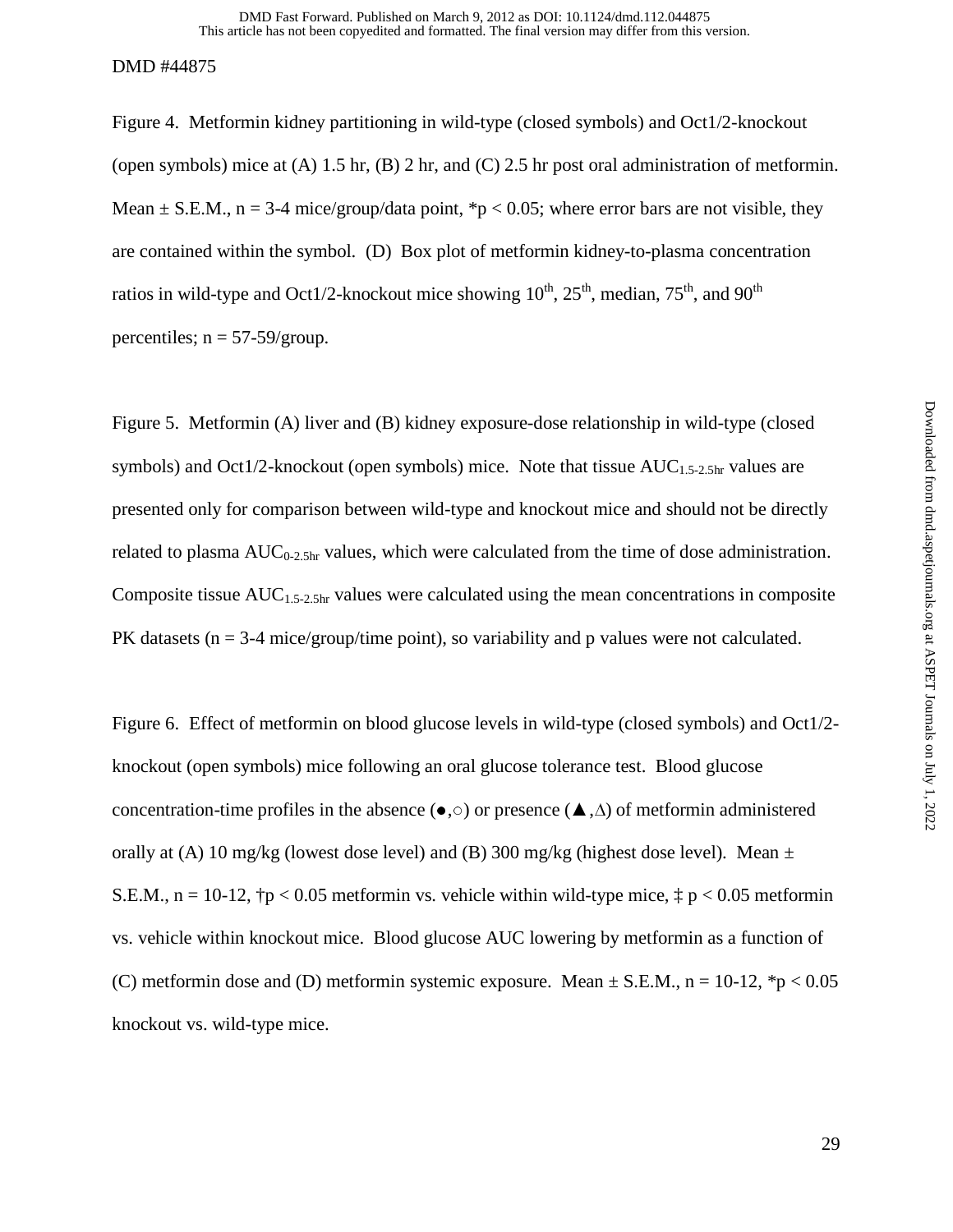Figure 7. Effect of metformin on plasma insulin levels in wild-type (closed symbols) and Oct1/2-knockout (open symbols) mice. (A) Sample plasma insulin concentration-time profiles in the absence ( $\bullet$ , o) or presence ( $\blacktriangle$ ,  $\triangle$ ) of metformin (PO 30 mg/kg). Mean  $\pm$  S.E.M., n = 6-12, no statistically-significant differences were observed between groups. (B) Change in plasma insulin AUC in the presence vs. absence of metformin as a function of metformin oral dose. Mean  $\pm$ S.E.M.,  $n = 6-12$ , \*p < 0.05 knockout vs. wild-type mice.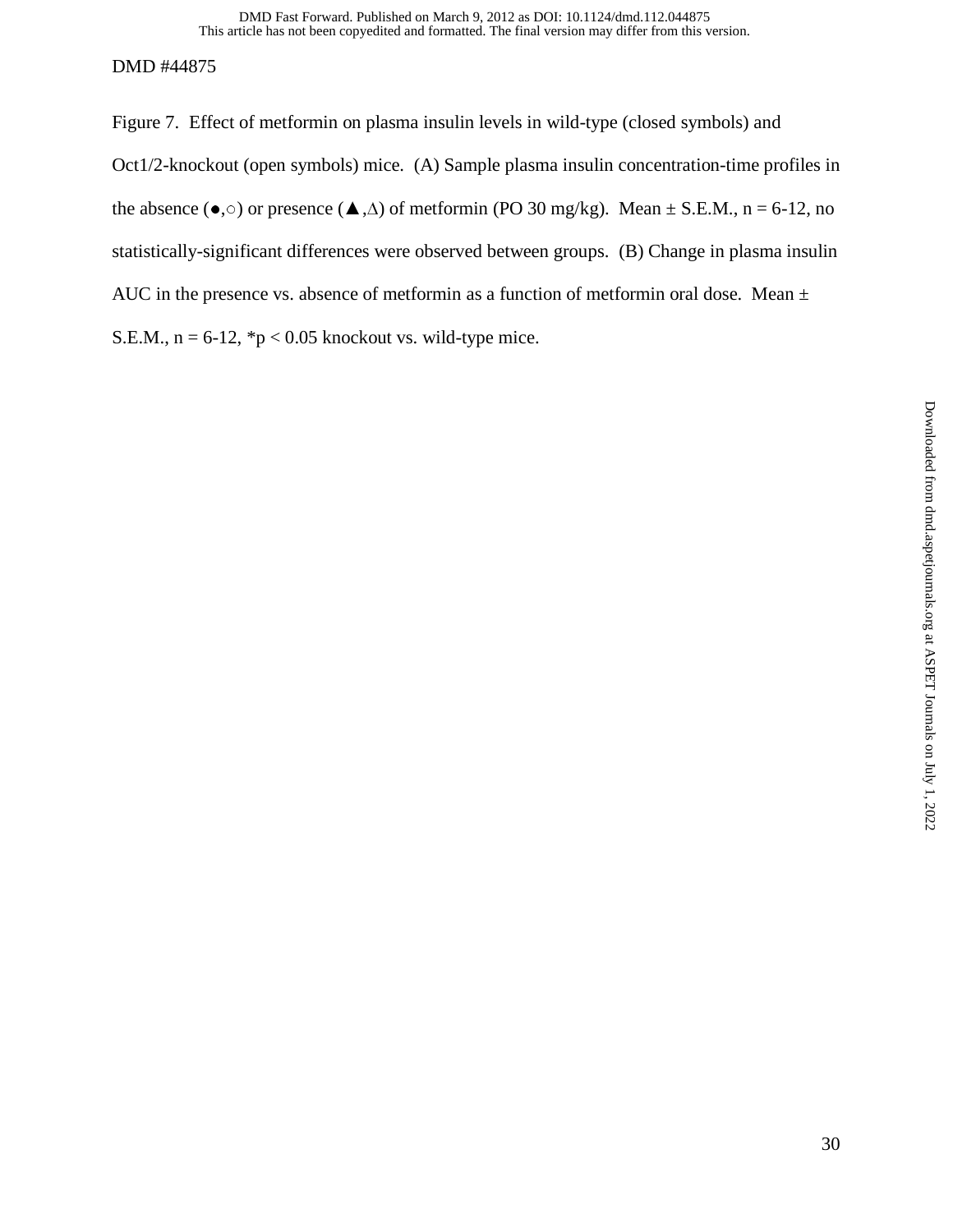# **Tables:**

| <b>Parameter</b>                                                                                   | <b>Wild Type</b> | <b>Oct1/2 Knockout</b> |  |
|----------------------------------------------------------------------------------------------------|------------------|------------------------|--|
| IV Dose $(mg/kg)^a$                                                                                | 10               | 10                     |  |
| $AUC_{0-t} (\mu g*hr/mL)$                                                                          | 2.41             | 9.10                   |  |
| $AUC_{0-\infty}$ (µg*hr/mL)                                                                        | 2.84             | 9.84                   |  |
| $C_0$ (µg /mL)                                                                                     | 22.7             | 67.4                   |  |
| $CL$ (mL/min/kg)                                                                                   | 58.7             | 16.9                   |  |
| $V_{d,ss}$ (mL/kg)                                                                                 | 1520             | 318                    |  |
| $T_{1/2}$ (hr)                                                                                     | 0.31             | 0.20                   |  |
| Urinary Excretion $(\%$ Dose) <sup>b</sup>                                                         | $35 \pm 4$       | $30 \pm 6$             |  |
| Creatinine Renal CL (mL/min)                                                                       | $0.09 \pm 0.01$  | $0.08 \pm 0.01$        |  |
| Inulin Renal CL (mL/min)                                                                           | $0.12 \pm 0.03$  | $0.19 \pm 0.06$        |  |
| Corrected Recovery (% Dose) $\text{c}$                                                             | $95 \pm 11$      | $62 \pm 12$            |  |
| TEA renal CL/GFR Ratio                                                                             | 5                |                        |  |
| <sup>a</sup> Noncompartmental parameters were calculated using mean concentrations in composite PK |                  |                        |  |

Table 1. Tetraethylammonium (TEA) pharmacokinetic parameters.

datasets, so variability and p values were not calculated.

<sup>b</sup>Urinary excretion was measured in a separate set of mice with 4 metabolic cages each

containing 3 mice per group; mean  $\pm$  S.E.M. for n = 4 metabolic cages, no statistically-

significant differences were observed between groups.

c Urinary recovery was corrected based on the ratio of nominal-to-observed murine GFR

(Bingham and Cummings, 1985). Nominal murine GFR is 0.28 mL/min (Davies and Morris,

1993), and observed GFR was measured by creatinine and inulin renal clearance.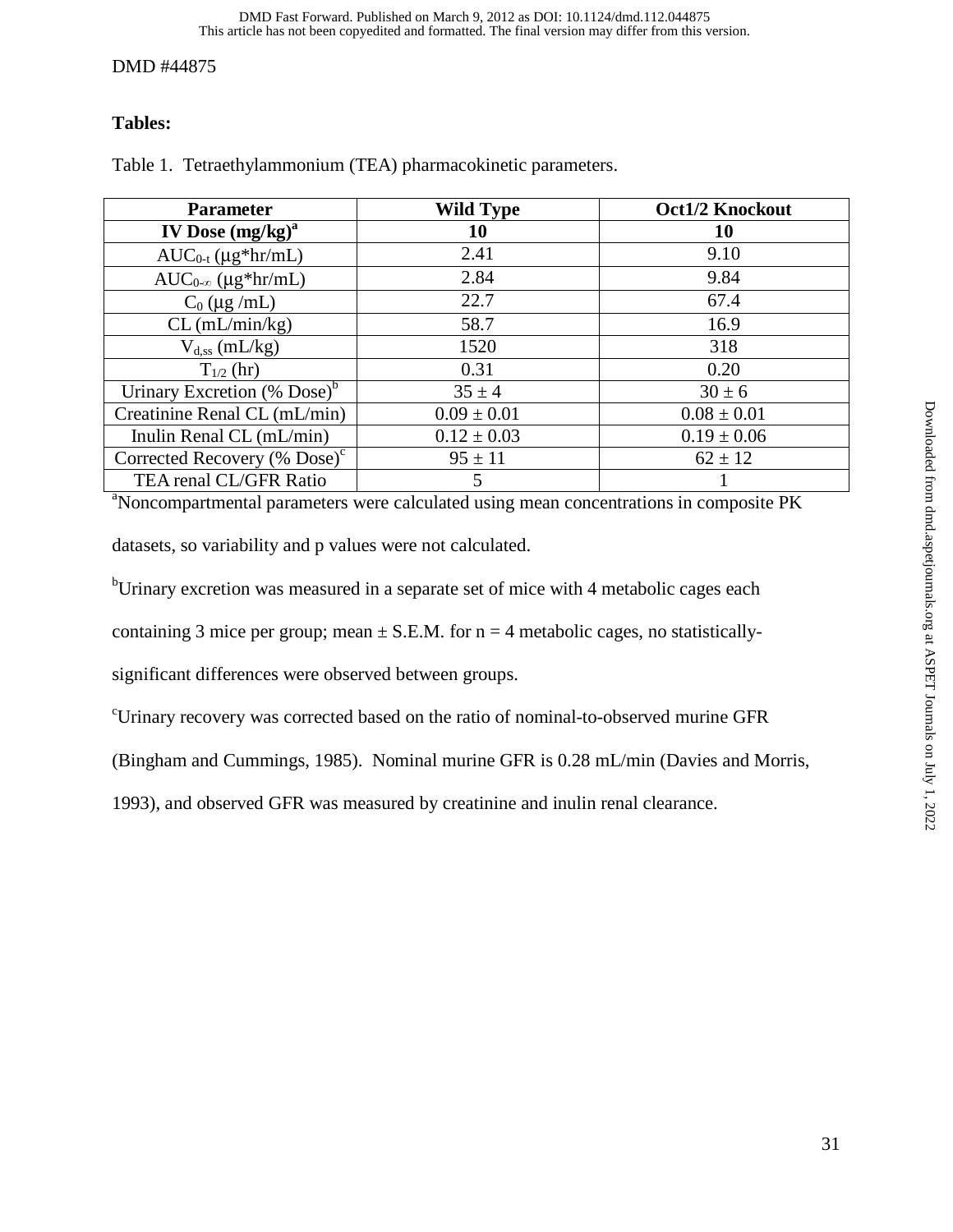| <b>Parameter</b>                                                                                   | <b>Wild Type</b>     | <b>Oct1/2 Knockout</b> |  |
|----------------------------------------------------------------------------------------------------|----------------------|------------------------|--|
| IV Dose $(mg/kg)^a$                                                                                | 5                    | 5                      |  |
| $AUC_{0-t} (\mu g*hr/mL)$                                                                          | 0.991                | 4.39                   |  |
| $AUC_{0-\infty}$ (µg*hr/mL)                                                                        | 1.02                 | 4.64                   |  |
| $C_0$ (µg /mL)                                                                                     | 6.25                 | 23.5                   |  |
| $CL$ (mL/min/kg)                                                                                   | 81.7                 | 18.0                   |  |
| $V_{d,ss}$ (mL/kg)                                                                                 | 1840                 | 530                    |  |
| $T_{1/2}$ (hr)                                                                                     | 0.50                 | 0.62                   |  |
| Urinary Excretion (% Dose) $b$                                                                     | $18 \pm 2$           | $14 \pm 2$             |  |
| Creatinine Renal CL (mL/min)                                                                       | $0.09 \pm 0.01$      | $0.08 \pm 0.01$        |  |
| Inulin Renal CL (mL/min)                                                                           | $0.12 \pm 0.03$      | $0.19 \pm 0.06$        |  |
| Corrected Recovery (% $Dose$ ) <sup>c</sup>                                                        | $49 \pm 5$           | $29 \pm 4$             |  |
| Renal CL/GFR Ratio                                                                                 | 4                    |                        |  |
| PO Dose $(mg/kg)^d$                                                                                | 10, 30, 60, 100, 300 | 10, 30, 60, 100, 300   |  |
| $F(\%)$                                                                                            | $59 \pm 11$          | $64 \pm 4$             |  |
| Tmax (hr)                                                                                          | $1.4 \pm 0.5$        | $1.0 \pm 0.3$          |  |
| <sup>a</sup> Noncompartmental parameters were calculated using mean concentrations in composite PK |                      |                        |  |

Table 2. Metformin pharmacokinetic parameters.

datasets, so variability and p values were not calculated.

<sup>b</sup>Urinary excretion was measured in a separate set of mice with 4 metabolic cages each

containing 3 mice per group; mean  $\pm$  S.E.M. for n = 4 metabolic cages, no statistically-

significant differences were observed between groups.

c Urinary recovery was corrected based on the ratio of nominal-to-observed murine GFR

(Bingham and Cummings, 1985). Nominal murine GFR is 0.28 mL/min (Davies and Morris,

1993), and observed GFR was measured by creatinine and inulin renal clearance.

<sup>d</sup>Oral bioavailability and Tmax values are presented as the mean  $\pm$  S.E.M. of the 5 oral dose

levels; no dose-dependent trends in bioavailability or Tmax were observed in the 10-300-mg/kg

dose range. Individual bioavailabilities at each dose level were calculated using systemic AUC

values based on the mean concentrations in composite IV and PO PK datasets ( $n = 4$ )

mice/group/time point). No statistically-significant differences were observed between groups.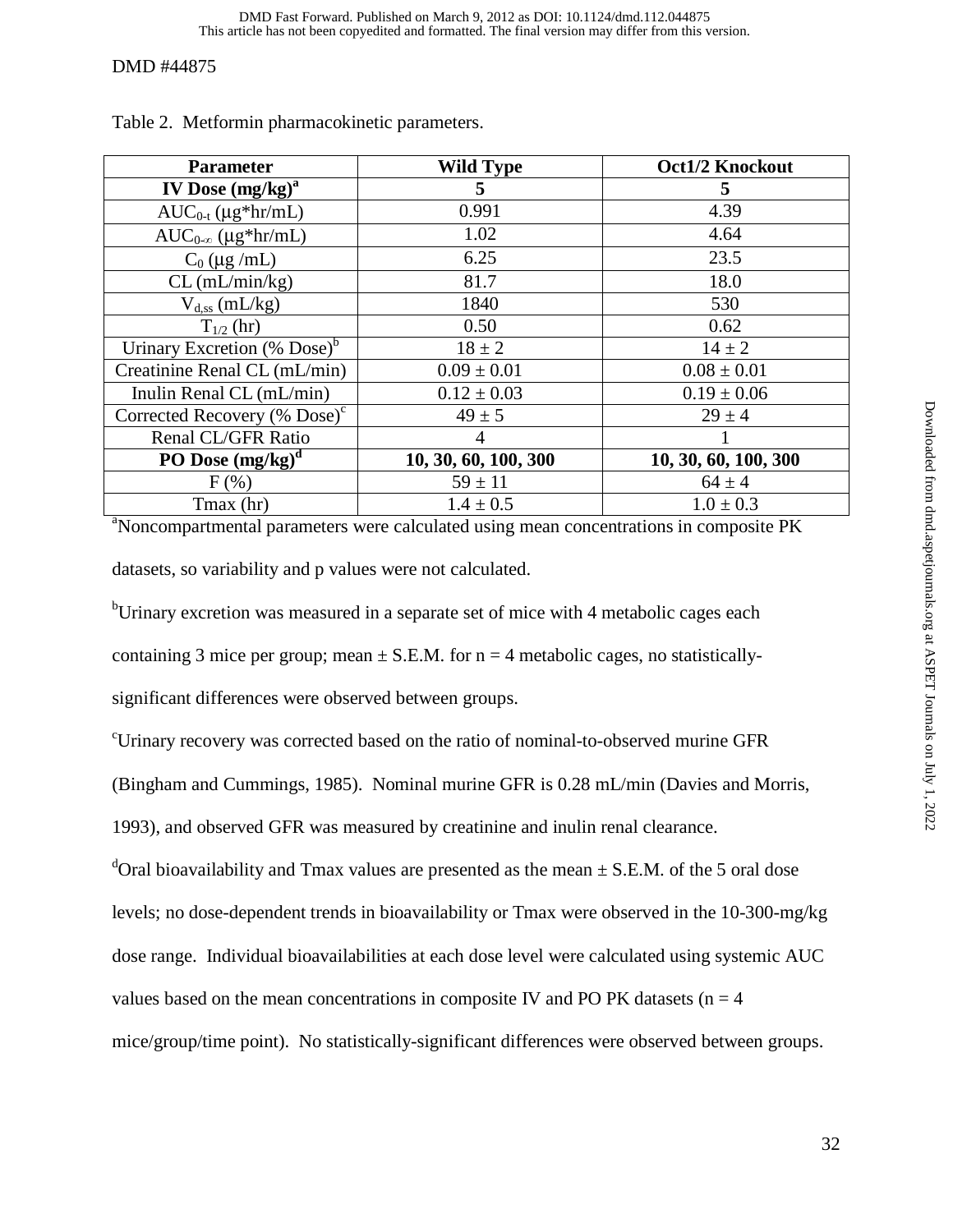

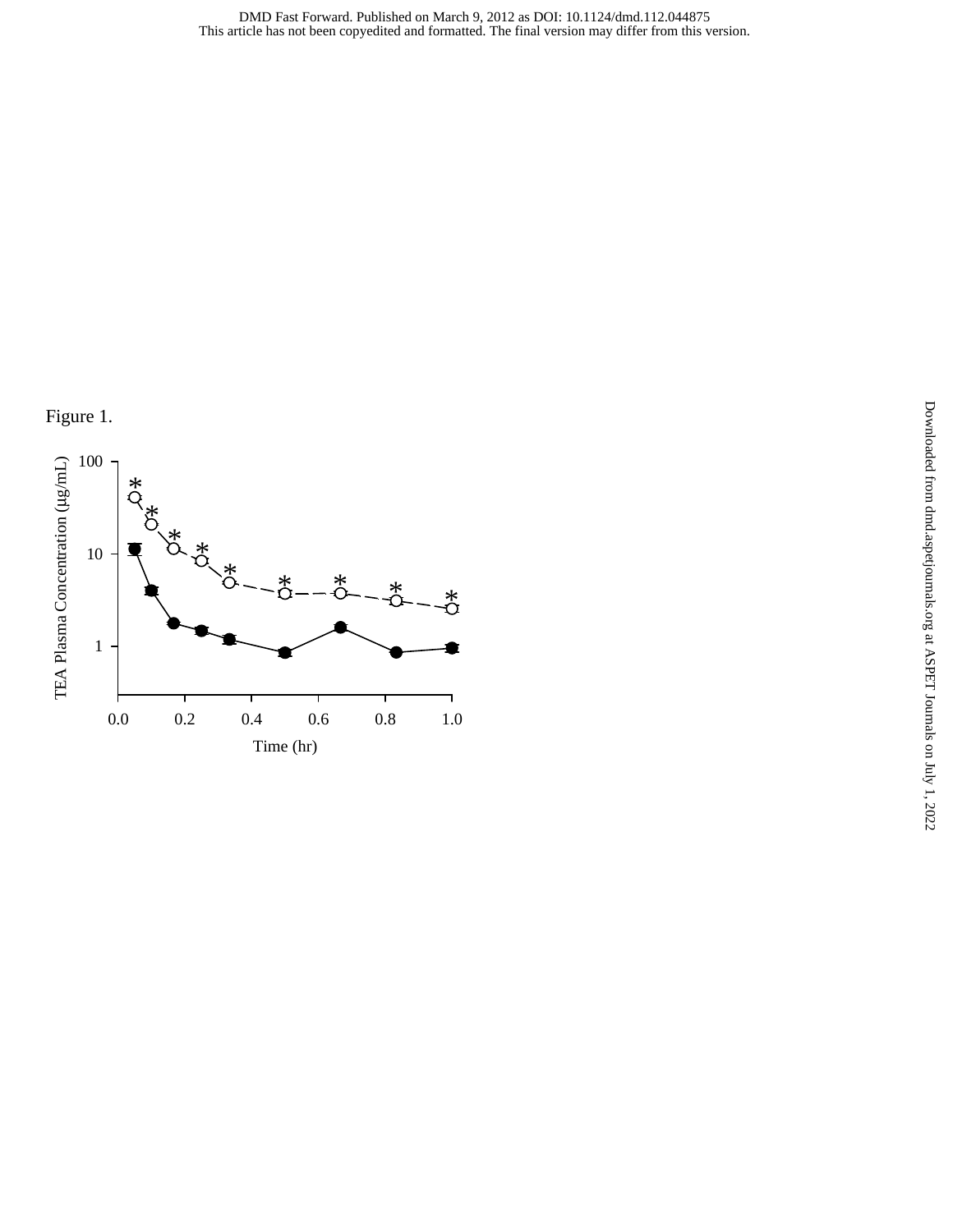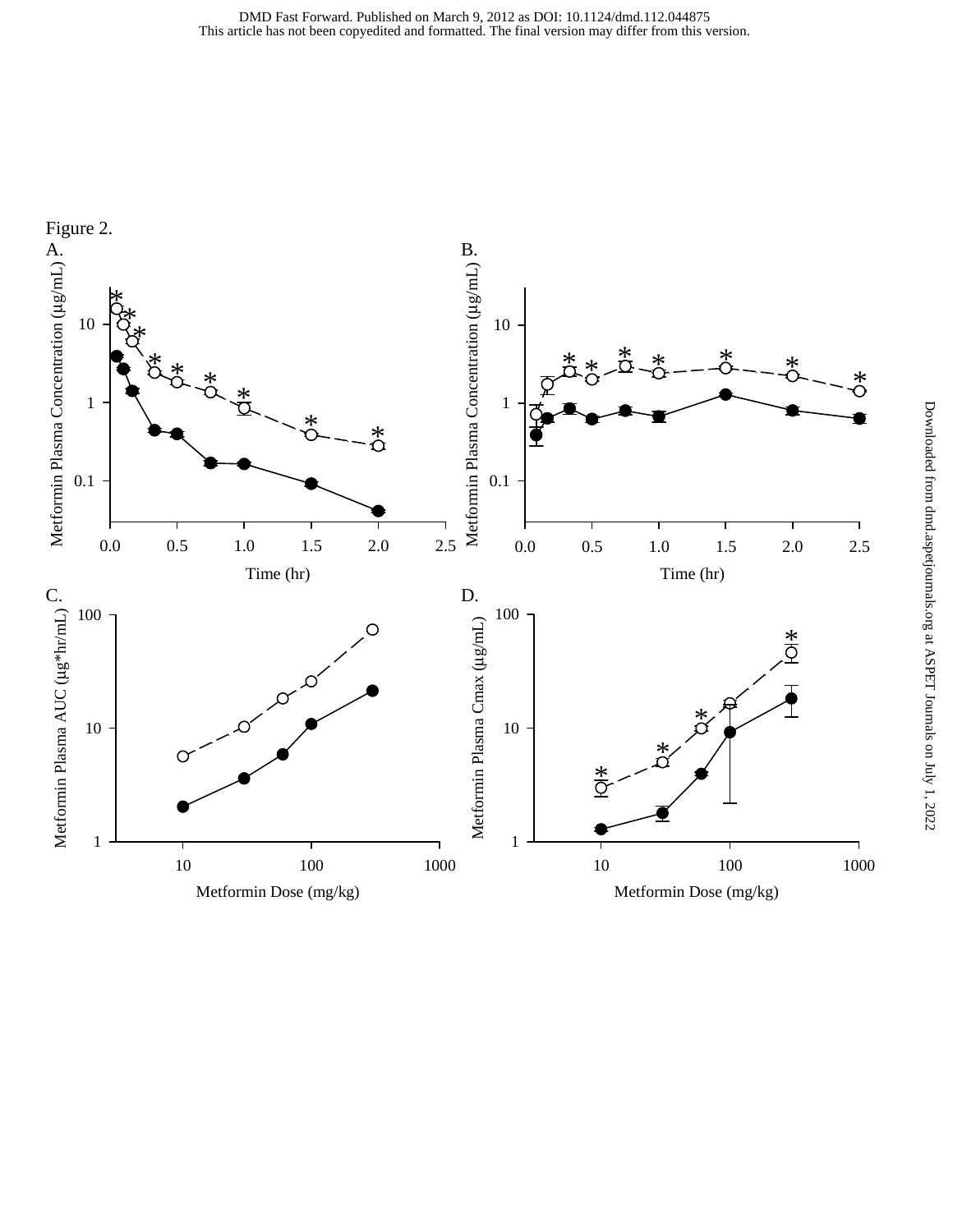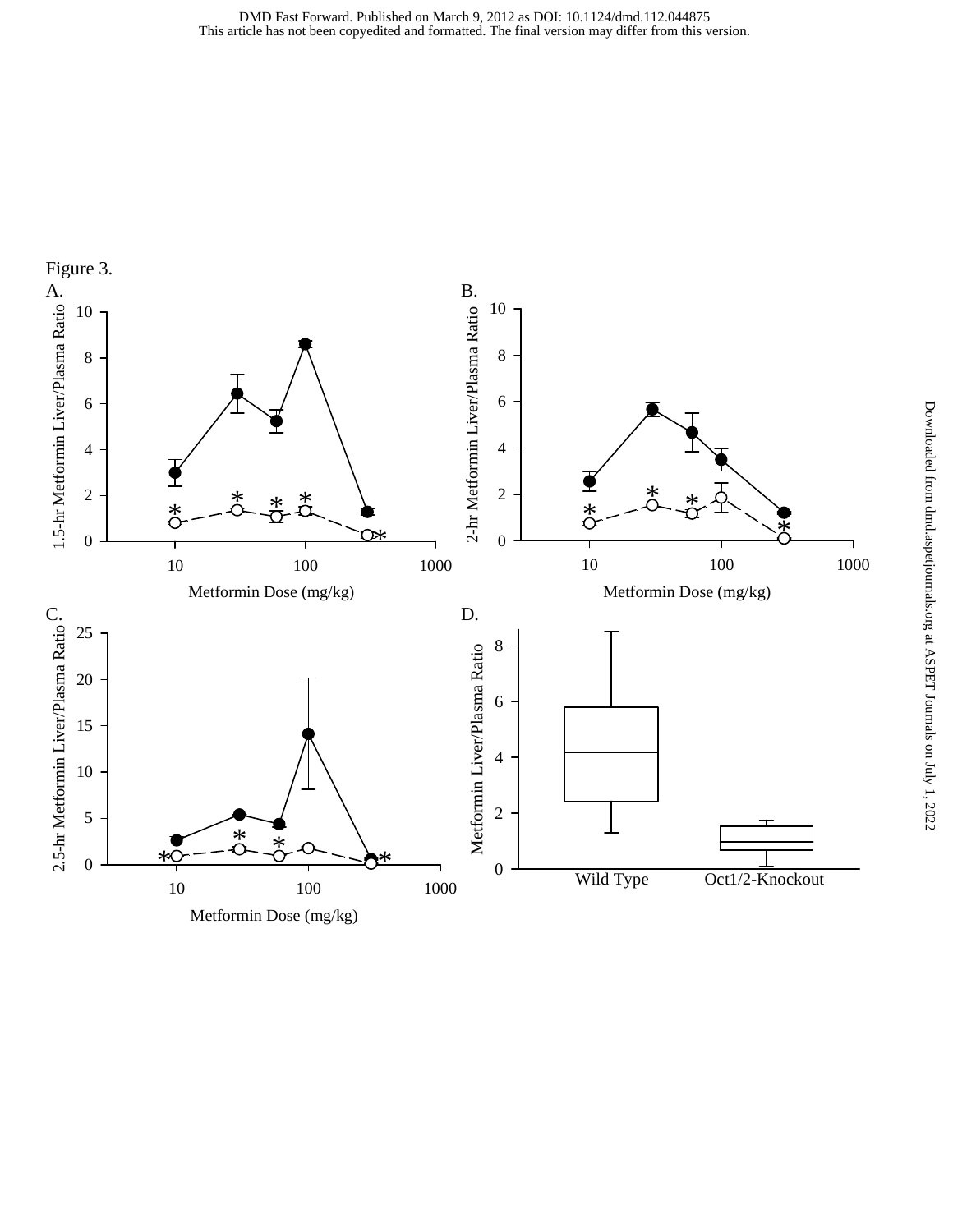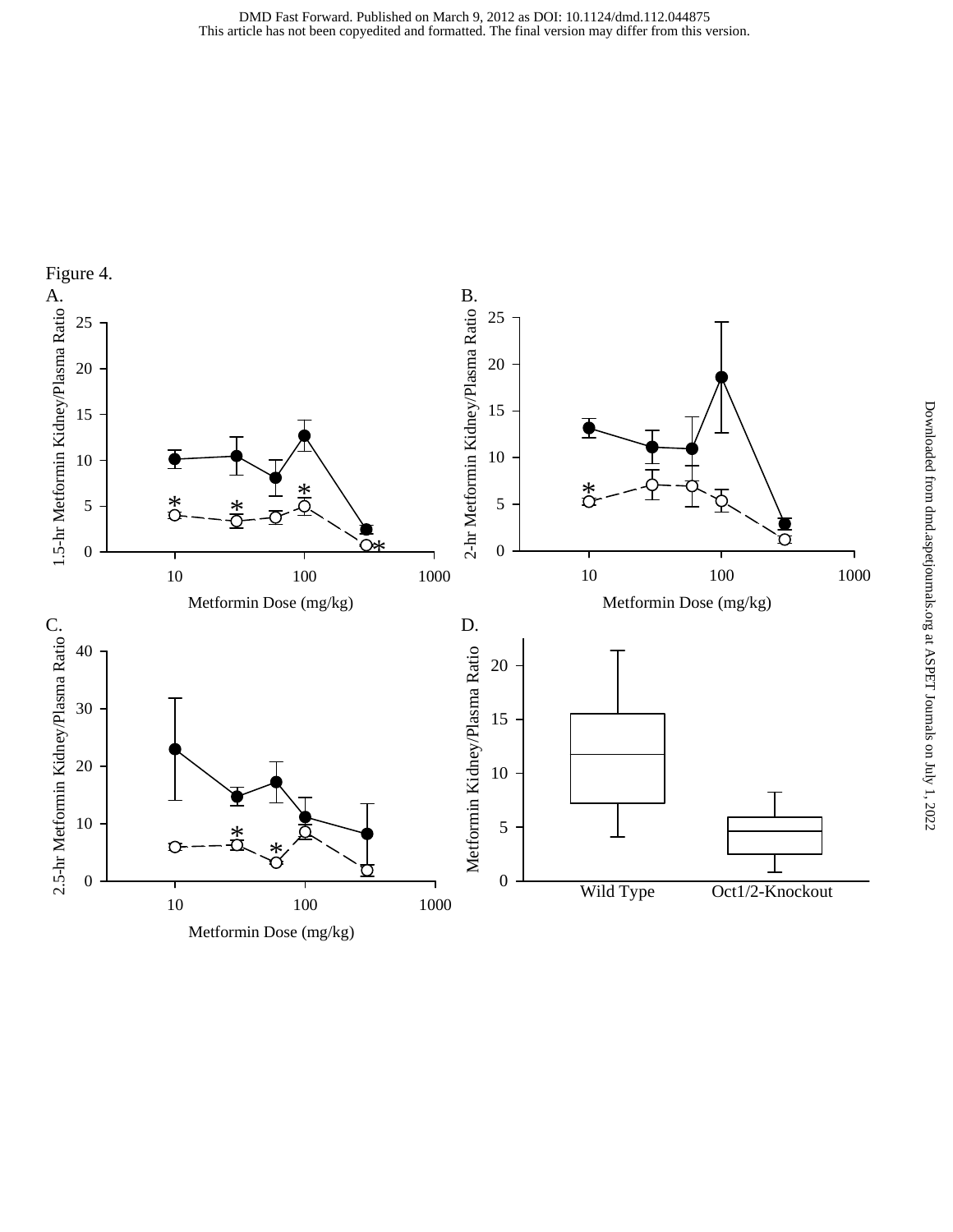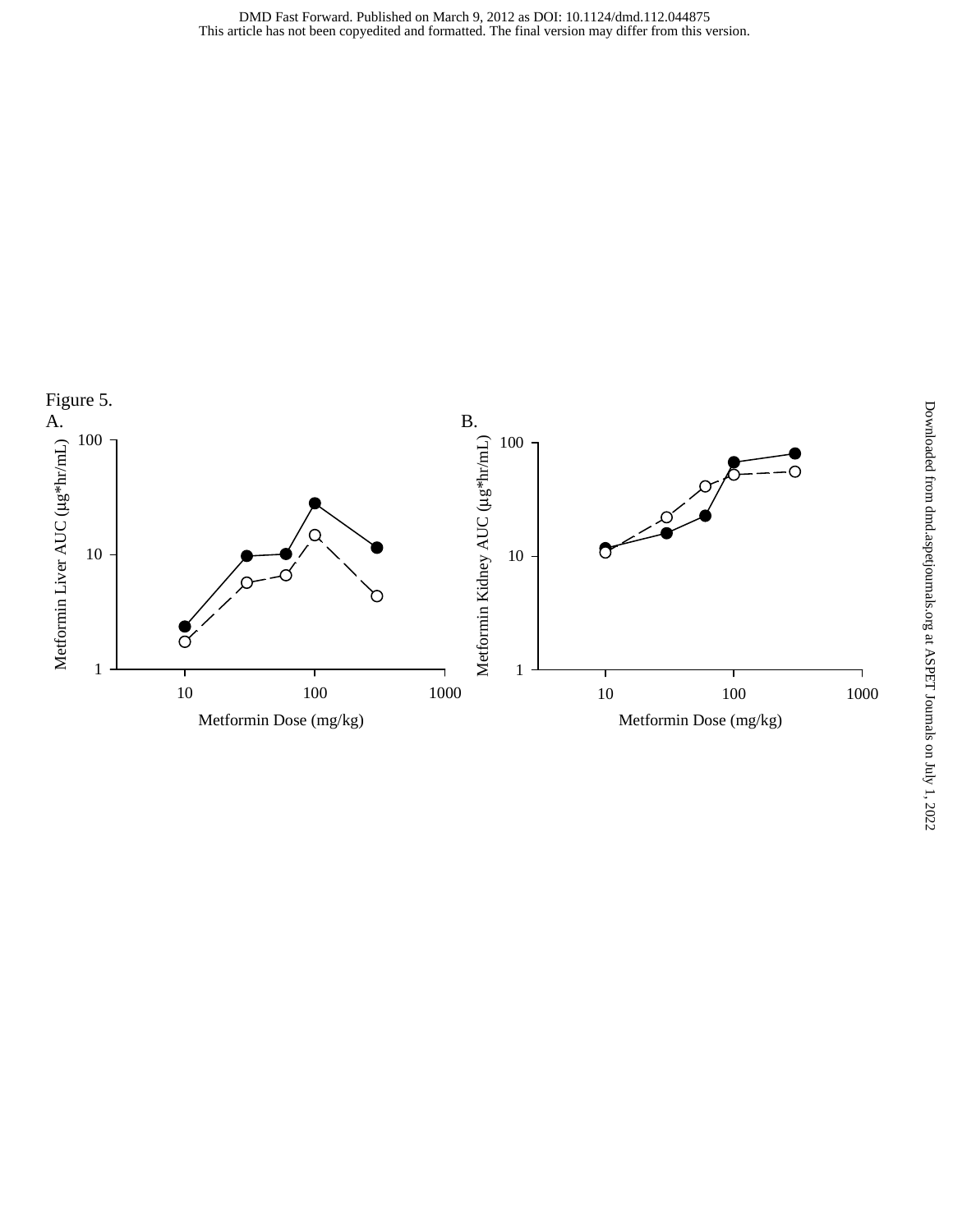